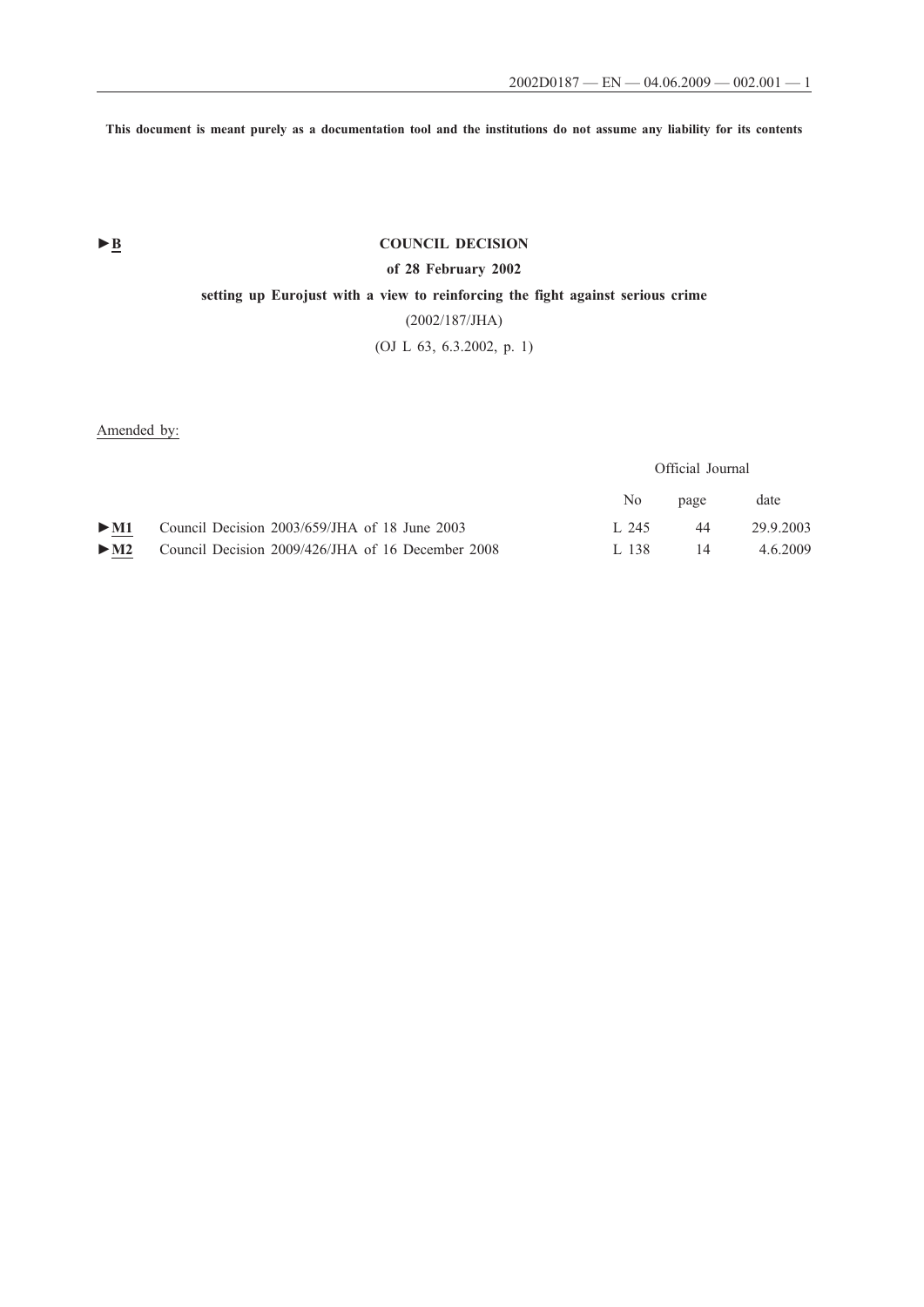# **COUNCIL DECISION**

#### **of 28 February 2002**

### **setting up Eurojust with a view to reinforcing the fight against serious crime**

### (2002/187/JHA)

THE COUNCIL OF THE EUROPEAN UNION,

Having regard to the Treaty on European Union, and in particular Articles 31 and 34(2)(c) thereof,

Having regard to the initiative of the Federal Republic of Germany and to that of the Portuguese Republic, the French Republic, the Kingdom of Sweden and the Kingdom of Belgium (1),

Having regard to the opinion of the European Parliament  $(2)$ ,

### Whereas:

- (1) It is necessary to improve judicial cooperation between the Member States further, in particular in combating forms of serious crime often perpetrated by transnational organisations.
- (2) The effective improvement of judicial cooperation between the Member States requires the immediate adoption of structural measures at European Union level to facilitate the optimal coordination of action for investigations and prosecutions covering the territory of more than one Member State with full respect for fundamental rights and freedoms.
- (3) In order to reinforce the fight against serious organised crime, the Tampere European Council of 15 and 16 October 1999, in particular in point 46 of its conclusions, decided on the setting up of a unit (Eurojust) composed of prosecutors, magistrates or police officers of equivalent competence.
- (4) This Eurojust unit is set up by this Decision as a body of the European Union with legal personality and financed from the general budget of the European Union, except as regards the salaries and emoluments of the national members and assisting persons, which are borne by their Member State of origin.
- (5) The objectives of Regulation (EC) No 1073/1999 of the European Parliament and of the Council of 25 May 1999 concerning investigations conducted by the European Anti-Fraud Office  $(OLAF)$  (3) are also relevant to Eurojust. The Eurojust College should adopt the necessary implementing measures to achieve those objectives. It should take full account of the sensitive work carried out by Eurojust in the context of investigations and prosecutions. In this connection, OLAF should be denied access to documents, evidence, reports, notes or information, in whatever form, which are held or created in the course of these activities, whether under way or already concluded, and the transmission of such documents, evidence, reports, notes and information to OLAF should be prohibited.

<sup>(1)</sup> OJ C 206, 19.7.2000, p. 1 and

OJ C 243, 24.8.2000, p. 15.

<sup>(2)</sup> OJ C 34 E, 7.2.2002, p. 347 and opinion delivered on 29 November 2001

<sup>(</sup>not yet published in the Official Journal).

<sup>(3)</sup> OJ L 136, 31.5.1999, p. 1.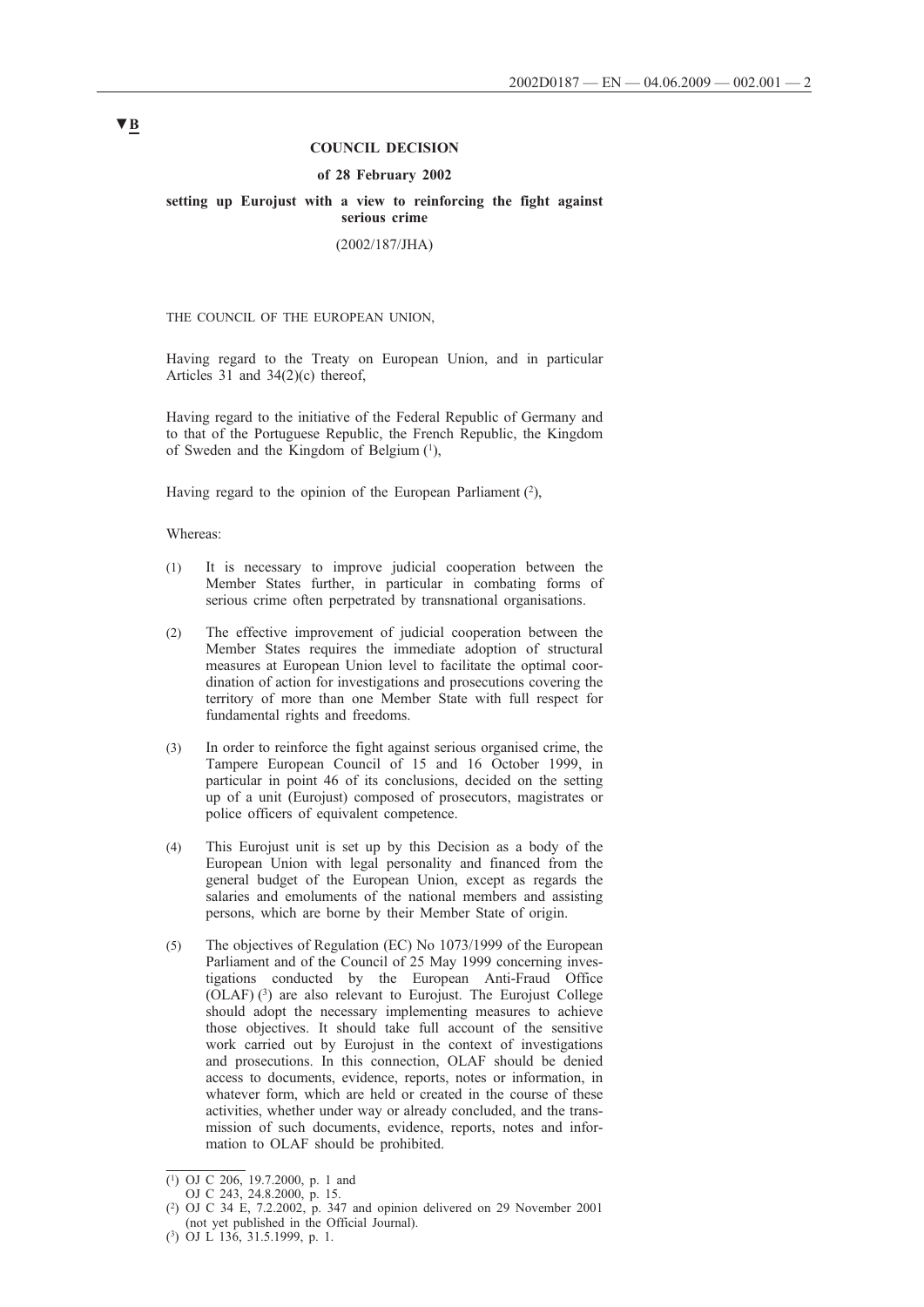- (6) In order to be able to attain its objectives as efficiently as possible, Eurojust should fulfil its tasks either through one or more of its national members or acting as a College.
- (7) The competent authorities of the Member States should be able to exchange information with Eurojust in accordance with arrangements which serve and observe the interests of public service.
- (8) Eurojust's jurisdiction is without prejudice to the Community's competence to protect its own financial interests and is also without prejudice to existing conventions and agreements, in particular the European Convention on Mutual Assistance in Criminal Matters (Council of Europe) signed in Strasbourg on 20 April 1959, and also the Convention on Mutual Assistance on Criminal Matters between the Member States of the European Union (1) adopted by the Council on 29 May 2000, and the Protocol (2) thereto adopted on 16 October 2001.
- (9) In order to achieve its objectives, Eurojust processes personal data by automated means or in structured manual files. Accordingly, the necessary steps should be taken to guarantee a level of data protection which corresponds at least to that which results from the application of the principles of the Convention for the Protection of Individuals with regard to Automatic Processing of Personal Data (Council of Europe) signed in Strasbourg on 28 January 1981, together with subsequent amendments thereto, in particular the Protocol opened for signature on 8 November 2001, once such amendments are in force between the Member States.
- (10) In order to help ensure and check that personal data are processed properly by Eurojust, a joint supervisory body should be set up which, given the composition of Eurojust, should consist of a panel of judges or, if the constitutional or national system of a Member State so requires, of persons exercising an equivalent function which gives them sufficient independence. The powers of this joint supervisory body should be without prejudice to the jurisdiction of national courts or to the arrangements for any appeals which may be brought before them.
- (11) In order to ensure harmonious coordination of the various activities pursued by the Union and the Community and having regard to Article 29 and Article 36(2) of the Treaty, the Commission should be fully involved in Eurojust's proceedings concerning general questions and questions coming within its competence. Eurojust's rules of procedure should detail the arrangements for the Commission to participate in Eurojust's proceedings in areas within its jurisdiction.
- (12) Provisions should be laid down to ensure that Eurojust and the European Police Office (Europol) (3) establish and maintain close cooperation.
- (13) Eurojust and the European Judicial Network set up by Joint Action 98/428/JHA (4) should have a privileged relationship. To that end, the secretariat of the Network should be placed within the Eurojust secretariat.
- (14) In order to facilitate activities of Eurojust, the Member States should put in place or designate one or more national correspondents.
- (15) Insofar as is necessary for the fulfilment of its tasks, it should be possible for Eurojust to initiate cooperation with non-Member

<sup>(1)</sup> OJ C 197, 12.7.2000, p. 3.

<sup>(2)</sup> OJ C 326, 26.11.2001, p. 2.

<sup>(3)</sup> OJ C 316, 27.11.1995, p. 1.

<sup>(4)</sup> OJ L 191, 7.7.1998, p. 4.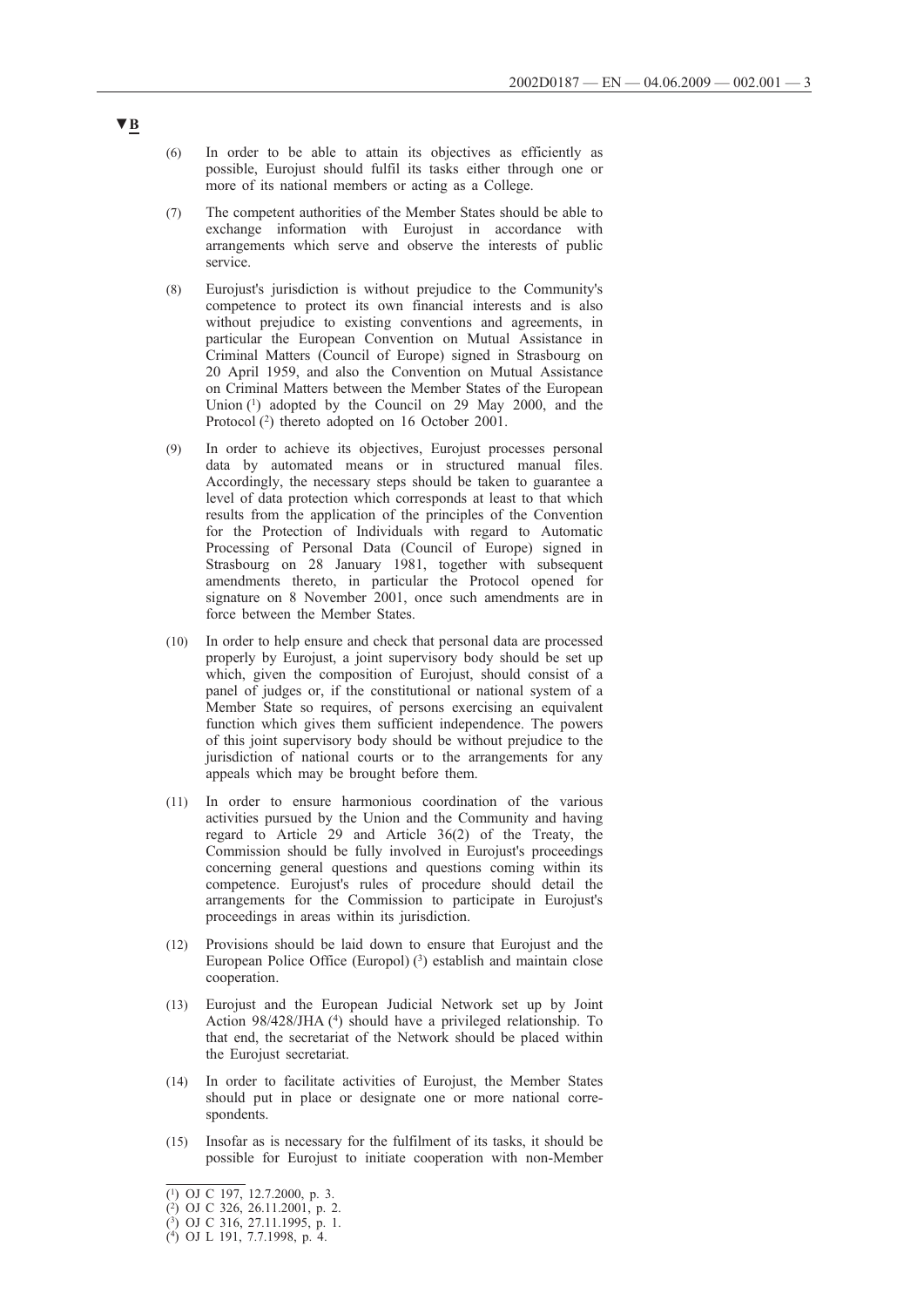States and for agreements to be concluded to that effect, primarily with the candidate countries for accession to the Union and other countries with which arrangements have been agreed.

- (16) Since the adoption of this Decision means that major new legislative measures must be approved in the Member States, provision should be made for certain transitional provisions.
- (17) Point 57 of the Laeken European Council conclusions of 14 and 15 December 2001 provided for Eurojust to be able to begin operations in The Hague, pending overall agreement on the seats of certain agencies.
- (18) This Decision respects the fundamental rights and observes the principles recognised by Article 6(2) of the Treaty and reflected in the Charter of Fundamental Rights of the European Union,

HAS DECIDED AS FOLLOWS:

# *Article 1*

### **Establishment and legal personality**

This Decision establishes a unit, referred to as 'Eurojust', as a body of the Union.

Eurojust shall have legal personality.

# **▼M2**

### *Article 2*

### **Composition of Eurojust**

1. Eurojust shall have one national member seconded by each Member State in accordance with its legal system, who is a prosecutor, judge or police officer of equivalent competence.

2. Member States shall ensure continuous and effective contribution to the achievement by Eurojust of its objectives under Article 3. To fulfil those objectives:

- (a) the national member shall be required to have his regular place of work at the seat of Eurojust;
- (b) each national member shall be assisted by one deputy and by another person as an assistant. The deputy and the assistant may have their regular place of work at Eurojust. More deputies or assistants may assist the national member and may, if necessary and with the agreement of the College, have their regular place of work at Eurojust.

3. The national member shall have a position which grants him the powers referred to in this Decision in order to be able to fulfil his tasks.

4. National members, deputies and assistants shall be subject to the national law of their Member State as regards their status.

5. The deputy shall fulfil the criteria provided for in paragraph 1 and be able to act on behalf of or to substitute the national member. An assistant may also act on behalf of or substitute the national member if he fulfils the criteria provided for in paragraph 1.

6. Eurojust shall be linked to a Eurojust national coordination system in accordance with Article 12.

7. Eurojust shall have the possibility of posting liaison magistrates in third States in accordance with this Decision.

8. Eurojust shall, in accordance with this Decision, have a Secretariat headed by an Administrative Director.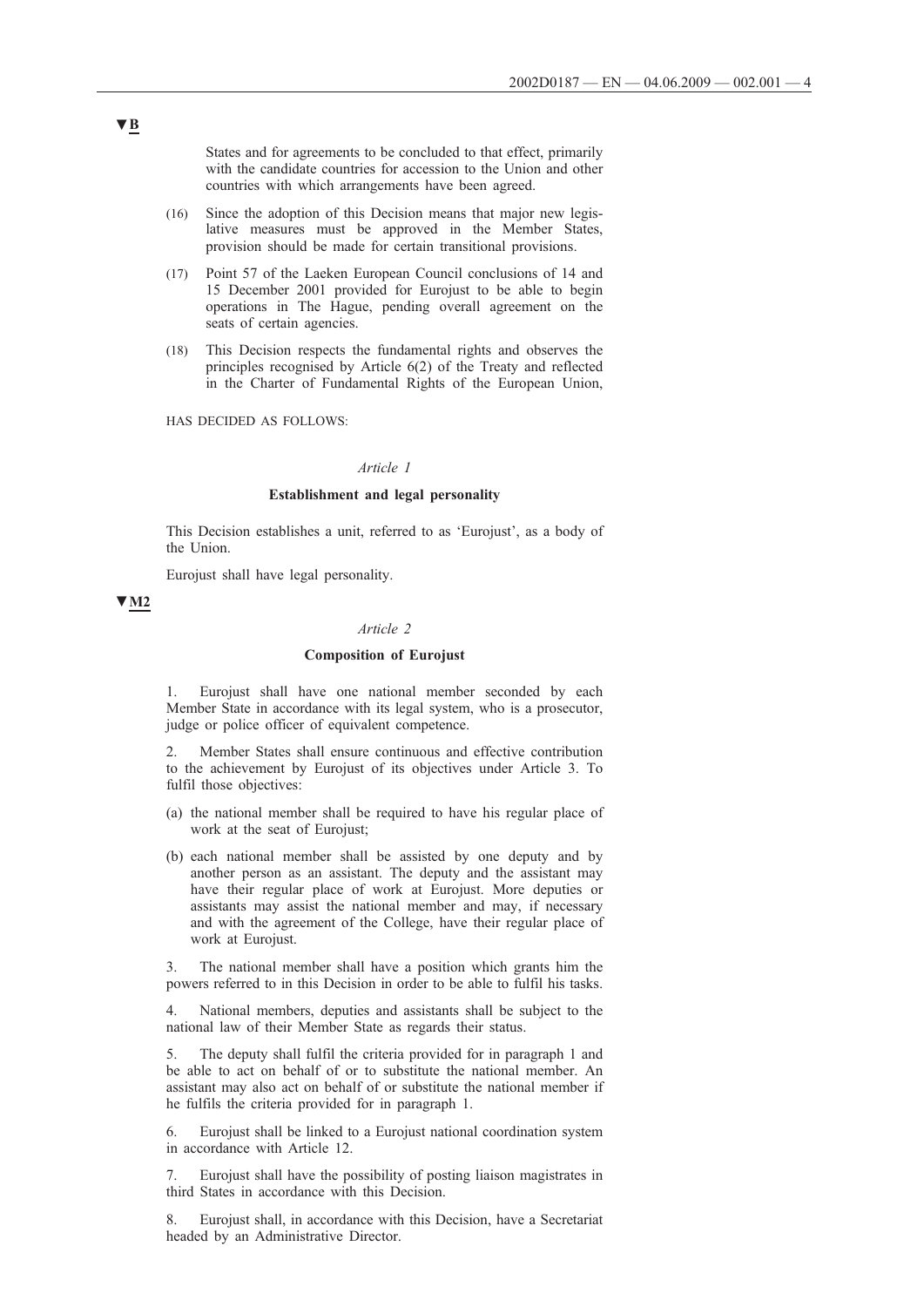# **Objectives**

1. In the context of investigations and prosecutions, concerning two or more Member States, of criminal behaviour referred to in Article 4 in relation to serious crime, particularly when it is organised, the objectives of Eurojust shall be:

- (a) to stimulate and improve the coordination, between the competent authorities of the Member States, of investigations and prosecutions in the Member States, taking into account any request emanating from a competent authority of a Member State and any information provided by any body competent by virtue of provisions adopted within the framework of the Treaties;
- (b) to improve cooperation between the competent authorities of the Member States, in particular by facilitating the execution of **►M2** requests for, and decisions on, judicial cooperation, including regarding instruments giving effect to the principle of mutual recognition; ◄
- (c) to support otherwise the competent authorities of the Member States in order to render their investigations and prosecutions more effective.

2. In accordance with the rules laid down by this Decision and at the request of a Member State's competent authority, Eurojust may also assist investigations and prosecutions concerning only that Member State and a non-Member State where an agreement establishing cooperation pursuant to **►M2** Article 26a(2) ◄ has been concluded with the said State or where  $\overline{in}$  a specific case there is an essential interest in providing such assistance.

3. In accordance with the rules laid down by this Decision and at the request either of a Member State's competent authority or of the Commission, Eurojust may also assist investigations and prosecutions concerning only that Member State and the Community.

#### *Article 4*

#### **Competences**

- 1. The general competence of Eurojust shall cover:
- **▼M2**
- (a) the types of crime and the offences in respect of which Europol is at all times competent to act  $(1)$ ;

### **▼B**

 $\overline{\phantom{a}}$ 

(c) other offences committed together with the types of crime and the offences referred to **►M2** in point (a) ◄.

2. For types of offences other than those referred to in paragraph 1, Eurojust may in addition, in accordance with its objectives, assist in investigations and prosecutions at the request of a competent authority of a Member State.

<sup>(1)</sup> At the time of adoption of this Decision, the competence of Europol is set out in Article 2(1) of the Convention of 26 July 1995 on the establishment of a European Police Office (Europol Convention) (OJ C 316, 27.11.1995, p. 2), as amended by the 2003 Protocol (OJ C 2, 6.1.2004, p. 1), and in the Annex thereto. However, once the Council Decision establishing the European Police Office (Europol) enters into force, the competence of Eurojust will be as set out in Article 4(1) of that Decision and in the Annex thereto.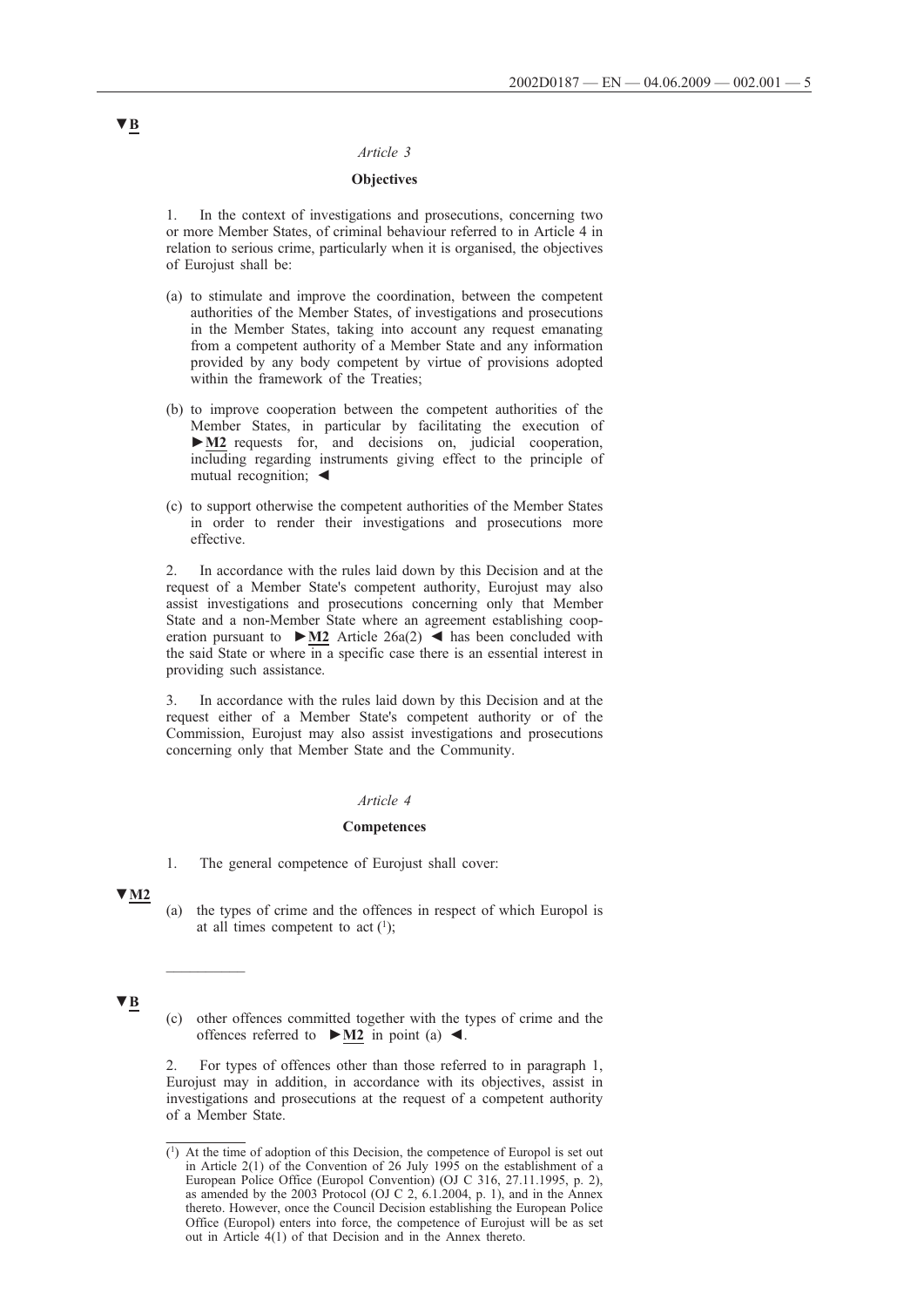# **Tasks of Eurojust**

- 1. In order to accomplish its objectives, Eurojust shall fulfil its tasks:
- (a) through one or more of the national members concerned in accordance with Article 6, or
- (b) as a College in accordance with Article 7:
	- (i) when so requested by one or more of the national members concerned by a case dealt with by Eurojust, or
	- (ii) when the case involves investigations or prosecutions which have repercussions at Union level or which might affect Member States other than those directly concerned, or
	- (iii) when a general question relating to the achievement of its objectives is involved, or
	- (iv) when otherwise provided for in this Decision.

2. When it fulfils its tasks, Eurojust shall indicate whether it is acting through one or more of the national members within the meaning of Article 6 or as a College within the meaning of Article 7.

# **▼M2**

# *Article 5a*

### **On-Call Coordination**

1. In order to fulfil its tasks in urgent cases, Eurojust shall put in place an On-Call Coordination (OCC) able to receive and process at all times requests referred to it. The OCC shall be contactable, through a single OCC contact point at Eurojust, on a 24-hour/7-day basis.

2. The OCC shall rely on one representative (OCC representative) per Member State who may be either the national member, his deputy, or an assistant entitled to replace the national member. The OCC representative shall be able to act on a 24-hour/7-day basis.

3. When in urgent cases a request for, or a decision on, judicial cooperation, including regarding instruments giving effect to the principle of mutual recognition, needs to be executed in one or more Member States, the requesting or issuing competent authority may forward it to the OCC. The OCC contact point shall immediately forward it to the OCC representative of the Member State from which the request originates and, if explicitly requested by the transmitting or issuing authority, to the OCC representatives of the Member States on the territory of which the request should be executed. These OCC representatives shall act without delay, in relation to the execution of the request in their Member State, through the exercise of tasks or powers available to them and referred to in Article 6 and Articles 9a to 9f.

# **▼B**

### *Article 6*

# **Tasks of Eurojust acting through its national members**

**►M2** 1. ◄ When Eurojust acts through its national members concerned, it:

**▼M2**

- (a) may ask the competent authorities of the Member States concerned, giving its reasons, to:
	- (i) undertake an investigation or prosecution of specific acts;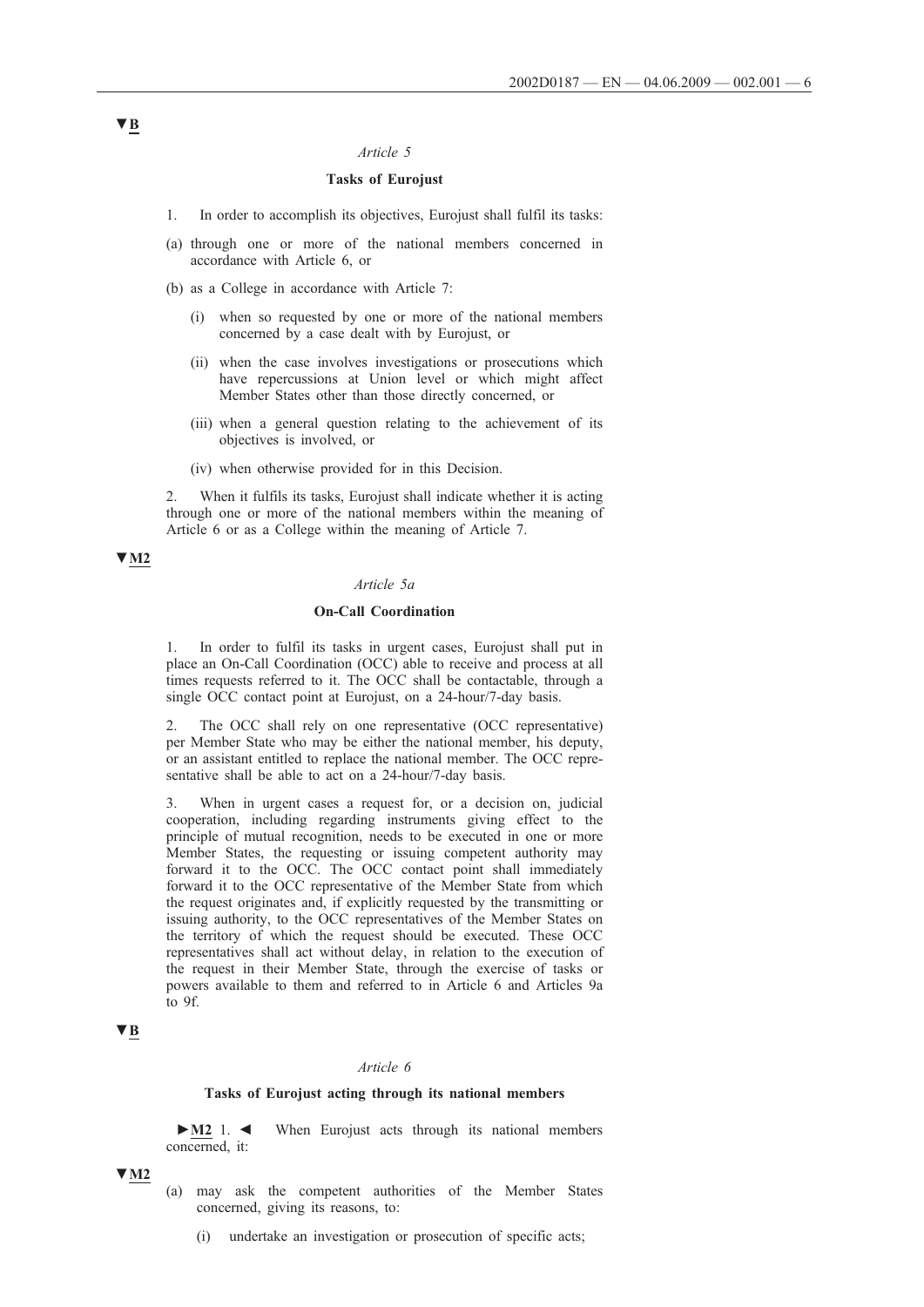- (ii) accept that one of them may be in a better position to undertake an investigation or to prosecute specific acts;
- (iii) coordinate between the competent authorities of the Member States concerned;
- (iv) set up a joint investigation team in keeping with the relevant cooperation instruments;
- (v) provide it with any information that is necessary for it to carry out its tasks;
- (vi) take special investigative measures;
- (vii) take any other measure justified for the investigation or prosecution;

**▼B**

- (b) shall ensure that the competent authorities of the Member States concerned inform each other on investigations and prosecutions of which it has been informed;
- (c) shall assist the competent authorities of the Member States, at their request, in ensuring the best possible coordination of investigations and prosecutions;
- (d) shall give assistance in order to improve cooperation between the competent national authorities;
- (e) shall cooperate and consult with the European Judicial Network, including making use of and contributing to the improvement of its documentary database;
- (f) shall, in the cases referred to Article 3(2) and (3) and with the agreement of the College, assist investigations and prosecutions concerning the competent authorities of only one Member State.

### **▼M2** \_\_\_\_\_\_\_\_\_\_

2. The Member States shall ensure that competent national authorities respond without undue delay to requests made under this Article.

### **▼B**

#### *Article 7*

### **Tasks of Eurojust acting as a College**

**►M2** 1. ◄ When Eurojust acts as a College, it:

- (a) may in relation to the types of crime and the offences referred to in Article 4(1) ask the competent authorities of the Member States concerned, giving its reasons:
	- (i) to undertake an investigation or prosecution of specific acts;
	- (ii) to accept that one of them may be in a better position to undertake an investigation or to prosecute specific acts;
	- (iii) to coordinate between the competent authorities of the Member States concerned;
	- (iv) to set up a joint investigation team in keeping with the relevant cooperation instruments;
	- (v) to provide it with any information that is necessary for it to carry out its tasks;
- (b) shall ensure that the competent authorities of the Member States inform each other of investigations and prosecutions of which it has been informed and which have repercussions at Union level or which might affect Member States other than those directly concerned;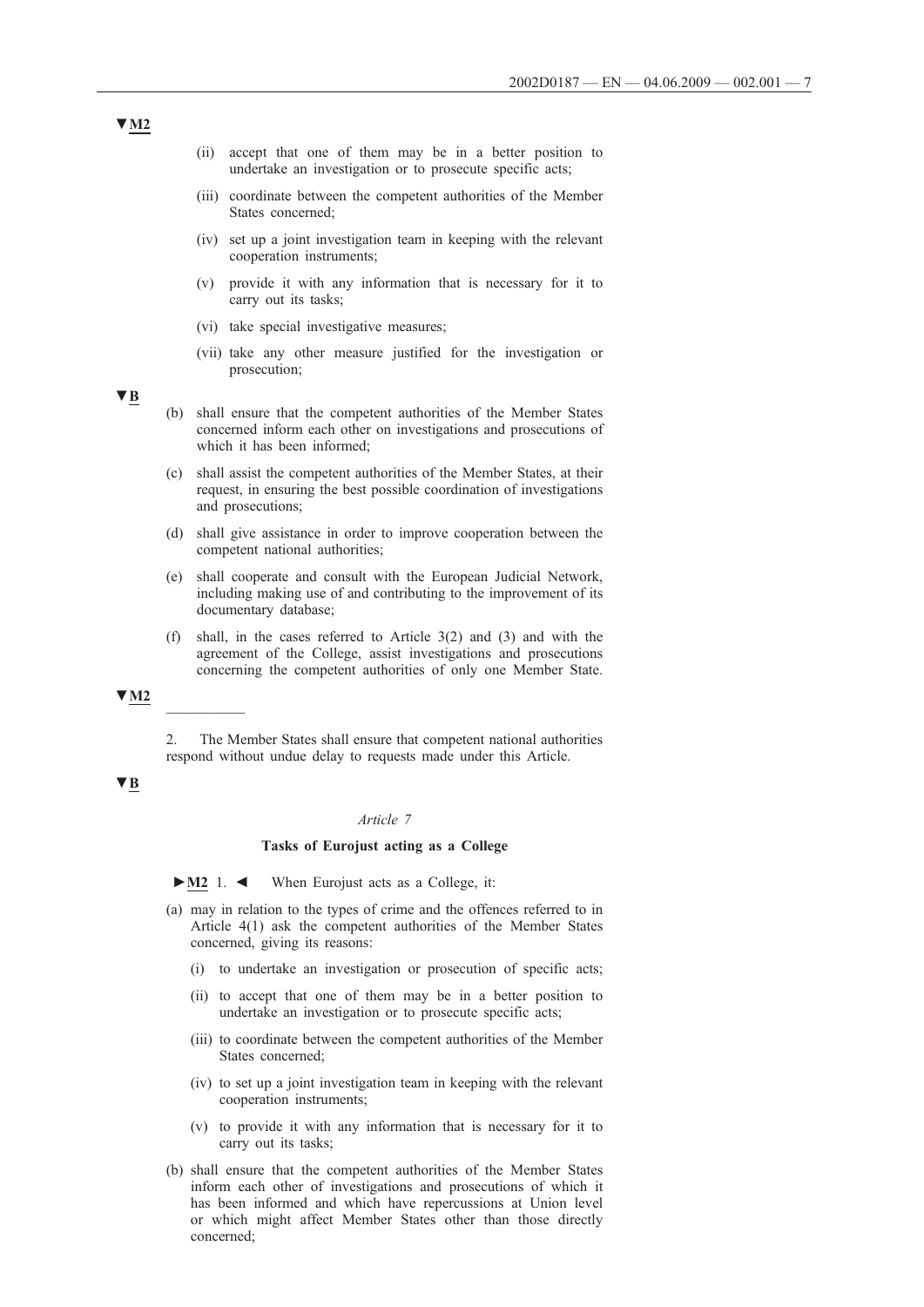- (c) shall assist the competent authorities of the Member States, at their request, in ensuring the best possible coordination of investigations and prosecutions;
- (d) shall give assistance in order to improve cooperation between the competent authorities of the Member States, in particular on the basis of Europol's analysis;
- (e) shall cooperate and consult with the European Judicial Network, including making use of and contributing to the improvement of its documentary database;
- (f) may assist Europol, in particular by providing it with opinions based on analyses carried out by Europol;
- (g) may supply logistical support in the cases referred to in points (a), (c) and (d) above. Such logistical support may include assistance for translation, interpretation and the organisation of coordination meetings.

# **▼M2**

2. Where two or more national members can not agree on how to resolve a case of conflict of jurisdiction as regards the undertaking of investigations or prosecution pursuant to Article 6 and in particular Article 6(1)(c), the College shall be asked to issue a written nonbinding opinion on the case, provided the matter could not be resolved through mutual agreement between the competent national authorities concerned. The opinion of the College shall be promptly forwarded to the Member States concerned. This paragraph is without prejudice to paragraph 1(a)(ii).

3. Notwithstanding the provisions contained in any instruments adopted by the European Union regarding judicial cooperation, a competent authority may report to Eurojust recurrent refusals or difficulties concerning the execution of requests for, and decisions on, judicial cooperation, including regarding instruments giving effect to the principle of mutual recognition, and request the College to issue a written non-binding opinion on the matter, provided it could not be resolved through mutual agreement between the competent national authorities or through the involvement of the national members concerned. The opinion of the College shall be promptly forwarded to the Member States concerned.

### *Article 8*

### **Follow up to requests and opinions of Eurojust**

If the competent authorities of the Member States concerned decide not to comply with a request referred to in Article  $6(1)(a)$  or Article  $7(1)(a)$ or decide not to follow a written opinion referred to in Article 7(2) and (3), they shall inform Eurojust without undue delay of their decision and of the reasons for it. Where it is not possible to give the reasons for refusing to comply with a request because to do so would harm essential national security interests or would jeopardise the safety of individuals, the competent authorities of the Member States may cite operational reasons.

# *Article 9*

### **National members**

1. The length of a national member's term of office shall be at least four years. The Member State of origin may renew the term of office. The national member shall not be removed before the end of a term without informing the Council before the removal and indicating to it the reason therefor. Where a national member is President or Vice-President of Eurojust, his term of office as a member shall at least be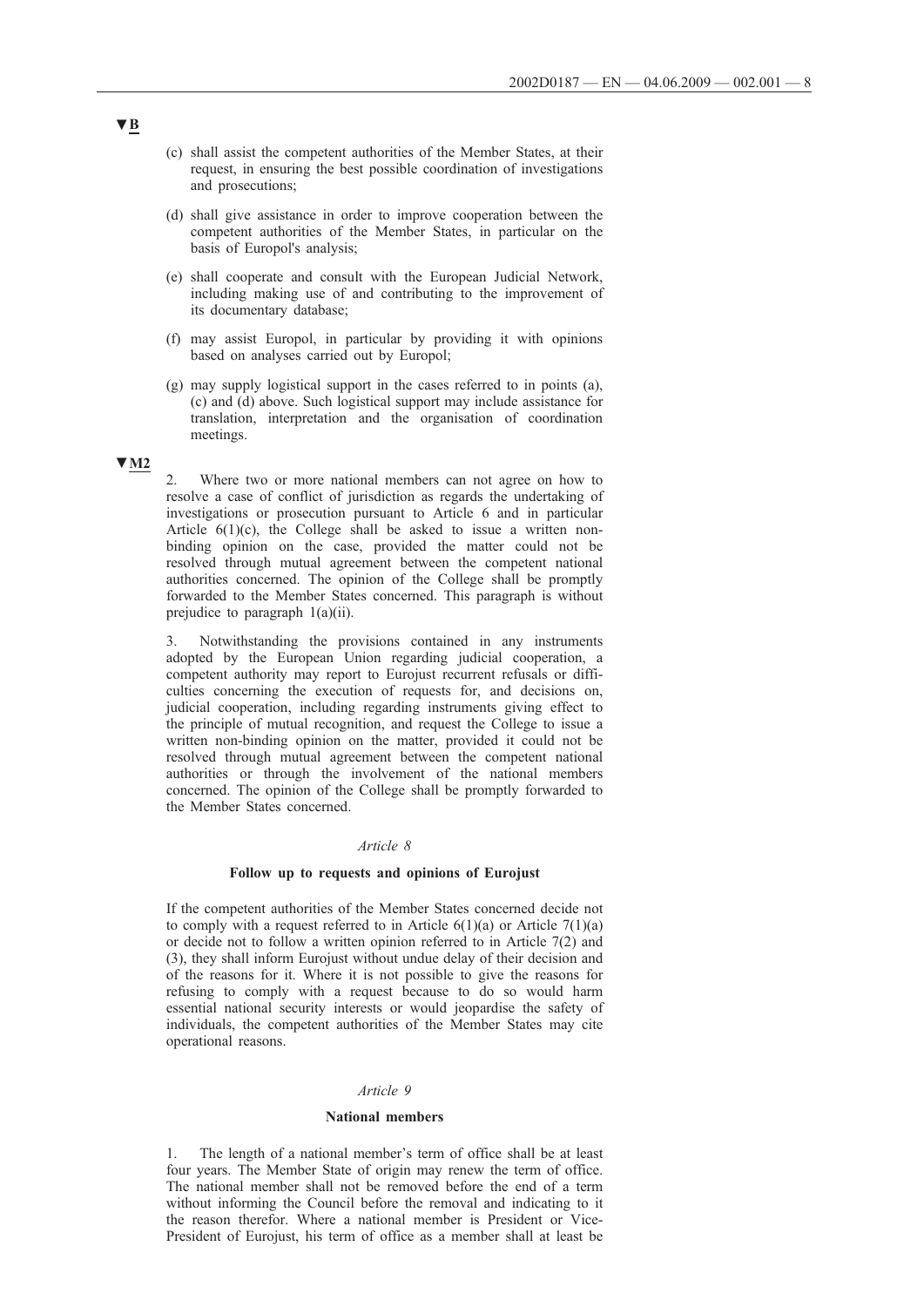such that he can fulfil his function as President or Vice-President for the full elected term.

2. All information exchanged between Eurojust and Member States shall be directed through the national member.

In order to meet Eurojust's objectives, the national member shall have at least equivalent access to, or at least be able to obtain the information contained in, the following types of registers of his Member State as would be available to him in his role as a prosecutor, judge or police officer, whichever is applicable, at national level:

(a) criminal records;

(b) registers of arrested persons;

(c) investigation registers;

(d) DNA registers;

(e) other registers of his Member State where he deems this information necessary for him to be able to fulfil his tasks.

4. A national member may contact the competent authorities of his Member State directly.

### *Article 9a*

### **Powers of the national member granted to him at national level**

1. When a national member exercises the powers referred to in Articles 9b, 9c and 9d, he does so in his capacity as a competent national authority acting in accordance with national law and subject to the conditions laid down in this Article and Articles 9b to 9e. In the performance of his tasks the national member shall, where appropriate, make it known whenever he is acting in accordance with the powers granted to national members under this Article and Articles 9b, 9c and 9d.

2. Each Member State shall define the nature and extent of the powers it grants its national member as regards judicial cooperation in respect of that Member State. However, each Member State shall grant its national member at least the powers described in Article 9b and, subject to Article 9e, the powers described in Articles 9c and 9d, which would be available to him as a judge, prosecutor or police officer, whichever is applicable, at national level.

3. When appointing its national member and at any other time if appropriate, the Member State shall notify Eurojust and the General Secretariat of the Council of its decision regarding the implementation of paragraph 2 so that the latter can inform the other Member States. The Member States shall undertake to accept and recognise the prerogatives thus granted in so far as they are in conformity with international commitments.

4. Each Member State shall define the right for a national member to act in relation to foreign judicial authorities, in accordance with its international commitments.

### *Article 9b*

#### **Ordinary powers**

National members, in their capacity as competent national authorities, shall be entitled to receive, transmit, facilitate, follow up and provide supplementary information in relation to the execution of requests for, and decisions on, judicial cooperation, including regarding instruments giving effect to the principle of mutual recognition. When powers referred to in this paragraph are exercised, the competent national authority shall be informed promptly.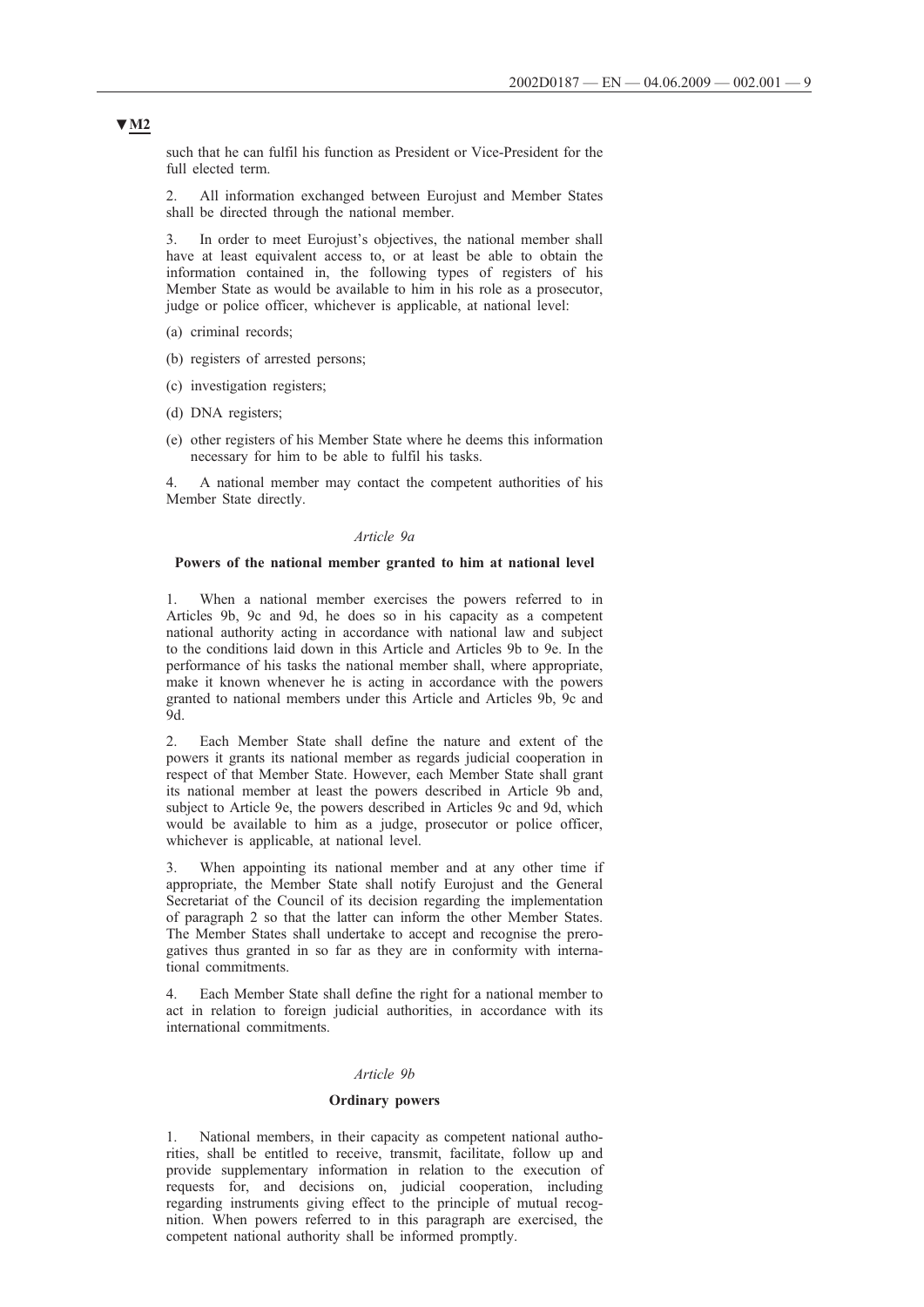2. In case of partial or inadequate execution of a request for judicial cooperation, national members, in their capacity as competent national authorities, shall be entitled to ask the competent national authority of their Member State for supplementary measures in order for the request to be fully executed.

#### *Article 9c*

#### **Powers exercised in agreement with a competent national authority**

1. National members may, in their capacity as competent national authorities, in agreement with a competent national authority, or at its request and on a case-by-case basis, exercise the following powers:

- (a) issuing and completing requests for, and decisions on, judicial cooperation, including regarding instruments giving effect to the principle of mutual recognition;
- (b) executing in their Member State requests for, and decisions on, judicial cooperation, including regarding instruments giving effect to the principle of mutual recognition;
- (c) ordering in their Member State investigative measures considered necessary at a coordination meeting organised by Eurojust to provide assistance to competent national authorities concerned by a concrete investigation and to which competent national authorities concerned with the investigation are invited to participate;
- (d) authorising and coordinating controlled deliveries in their Member State.
- 2. Powers referred to in this Article shall, in principle, be exercised by a competent national authority.

#### *Article 9d*

### **Powers exercised in urgent cases**

In their capacity as competent national authorities, national members shall, in urgent cases and in so far as it is not possible for them to identify or to contact the competent national authority in a timely manner, be entitled:

- (a) to authorise and to coordinate controlled deliveries in their Member State;
- (b) to execute, in relation to their Member State a request for, or a decision on, judicial cooperation, including regarding instruments giving effect to the principle of mutual recognition.

As soon as the competent national authority is identified or contacted, it shall be informed of the exercise of powers referred to in this Article.

#### *Article 9e*

### **Requests from national members where powers cannot be exercised**

1. The national member, in his capacity as a competent national authority, shall be at least competent to submit a proposal to the authority competent for the carrying out of powers referred to in Articles 9c and 9d when granting such powers to the national member is contrary to:

(a) constitutional rules;

or

(b) fundamental aspects of the criminal justice system: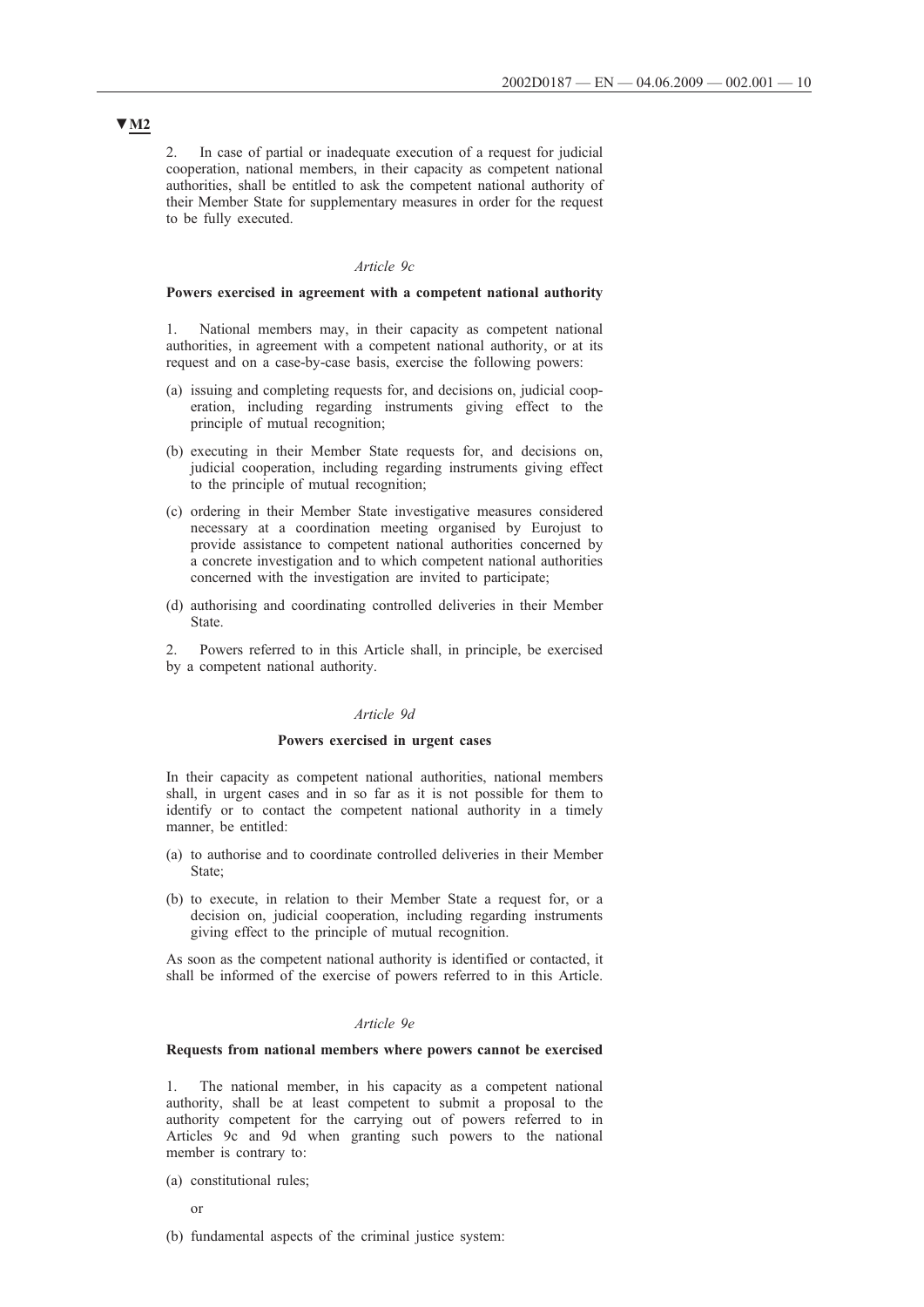- (i) regarding the division of powers between the police, prosecutors and judges;
- (ii) regarding the functional division of tasks between prosecution authorities;

or

(iii) related to the federal structure of the Member State concerned.

2. Member States shall ensure that, in cases referred to in paragraph 1, the request issued by the national member be handled without undue delay by the competent national authority.

#### *Article 9f*

### **Participation of national members in joint investigation teams**

National members shall be entitled to participate in joint investigation teams, including in their setting up, in accordance with Article 13 of the Convention on Mutual Assistance in Criminal Matters between the Member States of the European Union or Council Framework Decision 2002/465/JHA of 13 June 2002 on joint investigation teams (1), concerning their own Member State. However, Member States may make the participation of the national member subject to the agreement of the competent national authority. National members, their deputies or their assistants, shall be invited to participate in any joint investigation team involving their Member State and for which Community funding is provided under the applicable financial instruments. Each Member State shall define whether the national member participates in the joint investigation team as a national competent authority or on behalf of Eurojust.

# **▼B**

# *Article 10*

### **College**

1. The College shall consist of all the national members. Each national member shall have one vote.

2. **►M2** The Council shall, acting by qualified majority, approve Eurojust's Rules of Procedure on a proposal from the College. The College shall adopt its proposal by a two-thirds majority after consulting the Joint Supervisory Board provided for in Article 23 as regards the provisions on the processing of personal data.  $\blacktriangleleft$  The provisions of the rules of procedure which concern the processing of personal data may be made the subject of separate approval by the Council.

When acting  $\blacktriangleright M2$  in accordance with Article 7(1)(a), (2) and (3)  $\blacktriangleleft$ , the College shall take its decisions by a two-thirds majority. Other decisions of the College shall be taken in accordance with the rules of procedure.

# *Article 11*

### **Role of the Commission**

1. The Commission shall be fully associated with the work of Eurojust, in accordance with Article 36(2) of the Treaty. It shall participate in that work in the areas within its competence.

2. As regards work carried out by Eurojust on the coordination of investigations and prosecutions, the Commission may be invited to provide its expertise.

 $\overline{(^1)}$  OJ L 162, 20.6.2002, p. 1.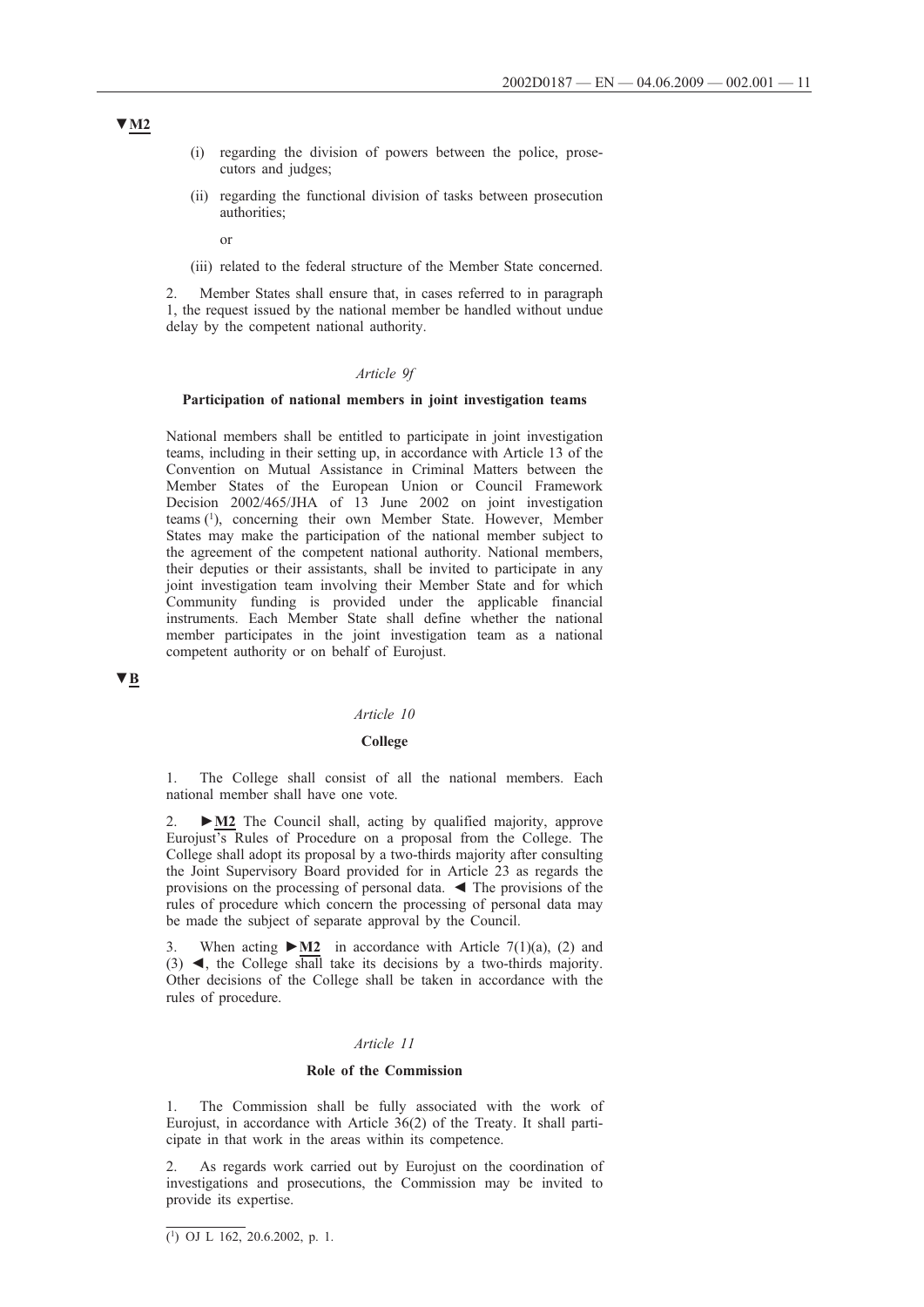3. For the purpose of enhancing cooperation between Eurojust and the Commission, Eurojust may agree on necessary practical arrangements with the Commission.

# *Article 12*

#### **Eurojust national coordination system**

1. Each Member State shall designate one or more national correspondents for Eurojust.

2. Each Member State shall, before 4 June 2011, set up a Eurojust national coordination system to ensure coordination of the work carried out by:

- (a) the national correspondents for Eurojust;
- (b) the national correspondent for Eurojust for terrorism matters;
- (c) the national correspondent for the European Judicial Network and up to three other contact points of the European Judicial Network;
- (d) national members or contact points of the Network for Joint Investigation Teams and of the networks set up by Council Decision 2002/494/JHA of 13 June 2002 setting up a European network of contact points in respect of persons responsible for genocide, crimes against humanity and war crimes (1), Council Decision 2007/845/JHA of 6 December 2007 concerning cooperation between Asset Recovery Offices of the Member States in the field of tracing and identification of proceeds from, or other property related to, crime  $(2)$  and by Council Decision 2008/852/JHA of 24 October 2008 on a contact-point network against corruption  $(3)$ .

3. The persons referred to in paragraphs 1 and 2 shall maintain their position and status under national law.

4. The national correspondents for Eurojust shall be responsible for the functioning of the Eurojust national coordination system. When several correspondents for Eurojust are designated, one of them shall be responsible for the functioning of the Eurojust national coordination system.

5. The Eurojust national coordination system shall facilitate, within the Member State, the carrying out of the tasks of Eurojust, in particular by:

- (a) ensuring that the Case Management System referred to in Article 16 receives information related to the Member State concerned in an efficient and reliable manner;
- (b) assisting in determining whether a case should be dealt with with the assistance of Eurojust or of the European Judicial Network;
- (c) assisting the national member to identify relevant authorities for the execution of requests for, and decisions on, judicial cooperation, including regarding instruments giving effect to the principle of mutual recognition;
- (d) maintaining close relations with the Europol National Unit.

In order to meet the objectives referred to in paragraph 5, persons referred to in paragraph 1 and paragraph 2(a), (b) and (c) shall, and persons referred to in paragraph 2(d) may, be connected to the Case Management System in accordance with this Article and Articles 16, 16a, 16b and 18 as well as with the Rules of Procedure of Eurojust. The

# **▼B**

 $\overline{(^1)}$  OJ L 167, 26.6.2002, p. 1.

<sup>(2)</sup> OJ L 332, 18.12.2007, p. 103.

<sup>(3)</sup> OJ L 301, 12.11.2008, p. 38.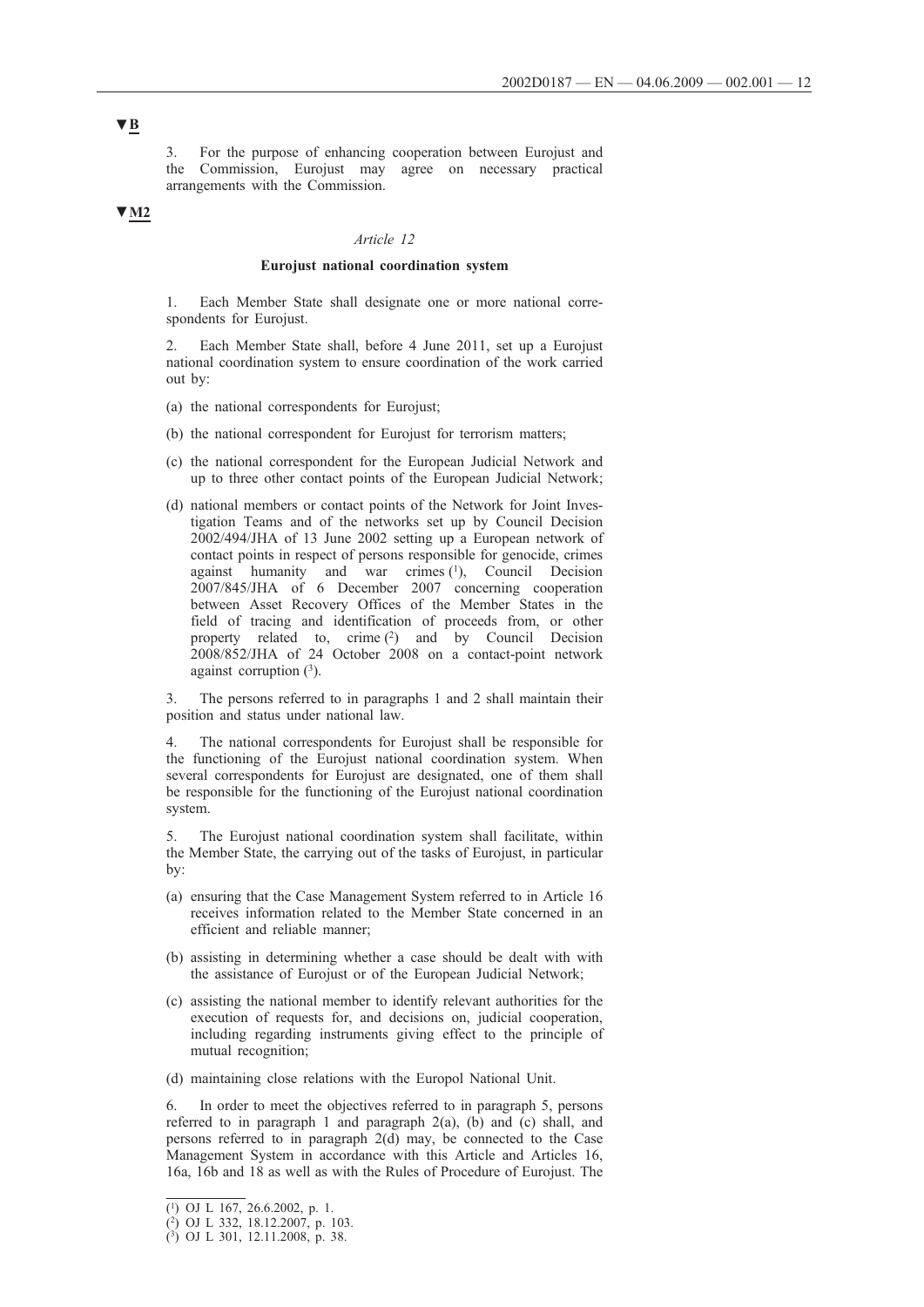connection to the Case Management System shall be at the charge of the general budget of the European Union.

7. Nothing in this Article shall be construed to affect direct contacts between competent judicial authorities as provided for in instruments on judicial cooperation, such as Article 6 of the Convention on Mutual Assistance in Criminal Matters between the Member States of the European Union. Relations between the national member and national correspondents shall not preclude direct contacts between the national member and his competent authorities.

### *Article 13*

### **Exchanges of information with the Member States and between national members**

1. The competent authorities of the Member States shall exchange with Eurojust any information necessary for the performance of its tasks in accordance with Articles 4 and 5 as well as with the rules on data protection set out in this Decision. This shall at least include the information referred to in paragraphs 5, 6 and 7.

2. The transmission of information to Eurojust shall be interpreted as a request for the assistance of Eurojust in the case concerned only if so specified by a competent authority.

The national members of Eurojust shall be empowered to exchange any information necessary for the performance of the tasks of Eurojust, without prior authorisation, among themselves or with their Member State's competent authorities. In particular national members shall be promptly informed of a case which concerns them.

This Article shall be without prejudice to other obligations regarding the transmission of information to Eurojust, including Council Decision 2005/671/JHA of 20 September 2005 on the exchange of information and cooperation concerning terrorist offences  $(1)$ .

5. Member States shall ensure that national members are informed of the setting up of a joint investigation team, whether it is set up under Article 13 of the Convention on Mutual Assistance in Criminal Matters between the Member States of the European Union or under Framework Decision 2002/465/JHA, and of the results of the work of such teams.

6. Member States shall ensure that their national member is informed without undue delay of any case in which at least three Member States are directly involved and for which requests for or decisions on judicial cooperation, including regarding instruments giving effect to the principle of mutual recognition, have been transmitted to at least two Member States and

- (a) the offence involved is punishable in the requesting or issuing Member State by a custodial sentence or a detention order for a maximum period of at least five or six years, to be decided by the Member State concerned, and is included in the following list:
	- (i) trafficking in human beings;
	- (ii) sexual exploitation of children and child pornography;
	- (iii) drug trafficking;
	- (iv) trafficking in firearms, their parts and components and ammunition;
	- (v) corruption;
	- (vi) fraud affecting the financial interests of the European Communities;

**<sup>▼</sup>M2**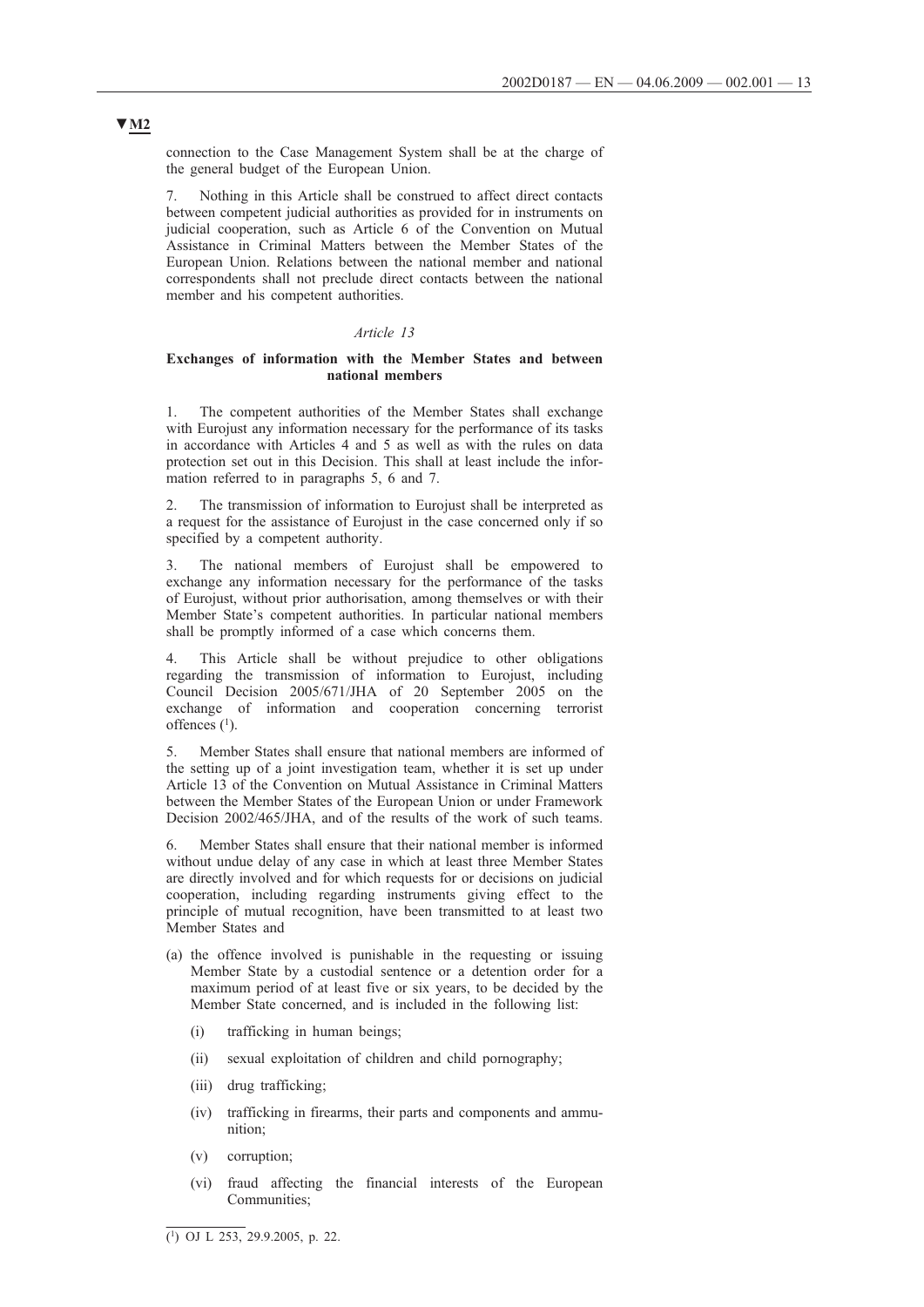- (vii) counterfeiting of the euro;
- (viii) money laundering;
- (ix) attacks against information systems;

or

(b) there are factual indications that a criminal organisation is involved;

or

(c) there are indications that the case may have a serious cross-border dimension or repercussions at European Union level or that it might affect Member States other than those directly involved.

7. Member States shall ensure that their national member is informed of:

- (a) cases where conflicts of jurisdiction have arisen or are likely to arise;
- (b) controlled deliveries affecting at least three States, at least two of which are Member States;
- (c) repeated difficulties or refusals regarding the execution of requests for, and decisions on, judicial cooperation, including regarding instruments giving effect to the principle of mutual recognition.

National authorities shall not be obliged in a particular case to supply information if this would mean:

(a) harming essential national security interests; or

(b) jeopardising the safety of individuals.

9. This Article shall be without prejudice to conditions set in bilateral or multilateral agreements or arrangements between Member States and third countries including any conditions set by third countries concerning the use of information once supplied.

10. Information transmitted to Eurojust pursuant to paragraphs 5, 6 and 7 shall at least include, where available, the types of information contained in the list provided for in the Annex.

11. Information referred to in this Article shall be transmitted to Eurojust in a structured way.

12. By 4 June 2014 (20), the Commission shall establish, on the basis of information transmitted by Eurojust, a report on the implementation of this Article, accompanied by any proposal it may deem appropriate, including with a view to considering an amendment of paragraphs 5, 6 and 7 and the Annex.

### *Article 13a*

### **Information provided by Eurojust to competent national authorities**

1. Eurojust shall provide competent national authorities with information and feedback on the results of the processing of information, including the existence of links with cases already stored in the Case Management System.

2. Furthermore, where a competent national authority requests Eurojust to provide it with information, Eurojust shall transmit it in the timeframe requested by that authority.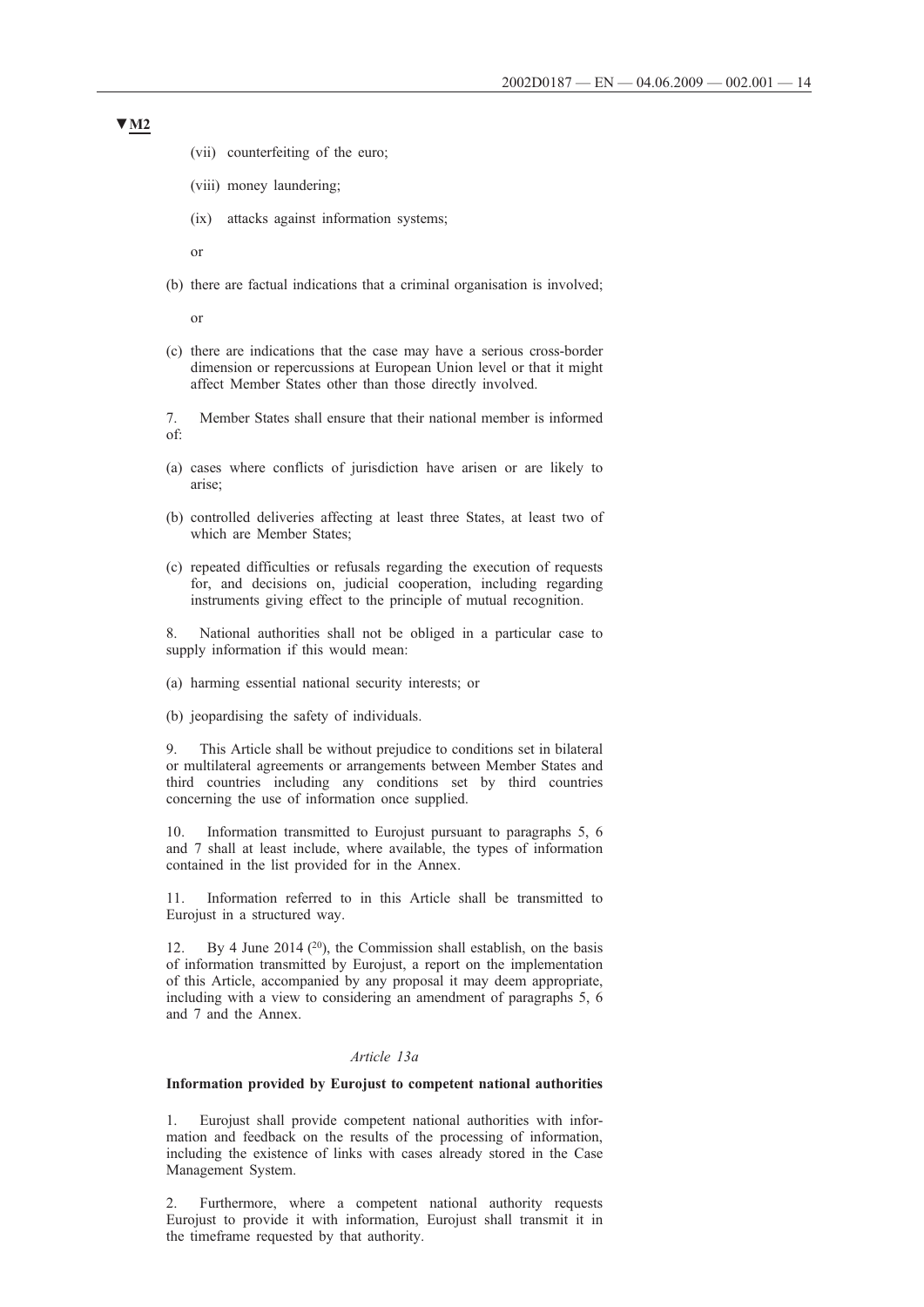# **Processing of personal data**

1. Insofar as it is necessary to achieve its objectives, Eurojust may, within the framework of its competence and in order to carry out its tasks, process personal data, by automated means or in structured manual files.

2. Eurojust shall take the necessary measures to guarantee a level of protection for personal data at least equivalent to that resulting from the application of the principles of the Council of Europe Convention of 28 January 1981 and subsequent amendments thereto where they are in force in the Member States.

3. Personal data processed by Eurojust shall be adequate, relevant and not excessive in relation to the purpose of the processing, and, taking into account the information provided by the competent authorities of the Member States or other partners **►M2** in accordance with Articles 13, 26 and 26a <, accurate and up-to-date. Personal data processed by Eurojust shall be processed fairly and lawfully.

### **▼M2** \_\_\_\_\_\_\_\_\_\_

**▼B**

# *Article 15*

### **Restrictions on the processing of personal data**

1. When processing data in accordance with Article 14(1), Eurojust may process only the following personal data on persons who, under the national legislation of the Member States concerned, **►M2** are suspected of having committed or having taken part in a criminal offence in respect of which Eurojust is competent or who have been convicted of such an offence ◄:

- (a) surname, maiden name, given names and any alias or assumed names;
- (b) date and place of birth;
- (c) nationality;
- (d) sex;
- (e) place of residence, profession and whereabouts of the person concerned;
- (f) social security numbers, driving licences, identification documents and passport data;
- (g) information concerning legal persons if it includes information relating to identified or identifiable individuals who are the subject of a judicial investigation or prosecution;
- (h) bank accounts and accounts with other financial institutions;
- (i) description and nature of the alleged offences, the date on which they were committed, the criminal category of the offences and the progress of the investigations;
- (j) the facts pointing to an international extension of the case;
- (k) details relating to alleged membership of a criminal organisation;
- 
- (l) telephone numbers, e-mail addresses and data referred to in Article 2(2)(a) of Directive 2006/24/EC of the European Parliament and of the Council of 15 March 2006 on the retention of data generated or processed in connection with the provision of

# **▼B**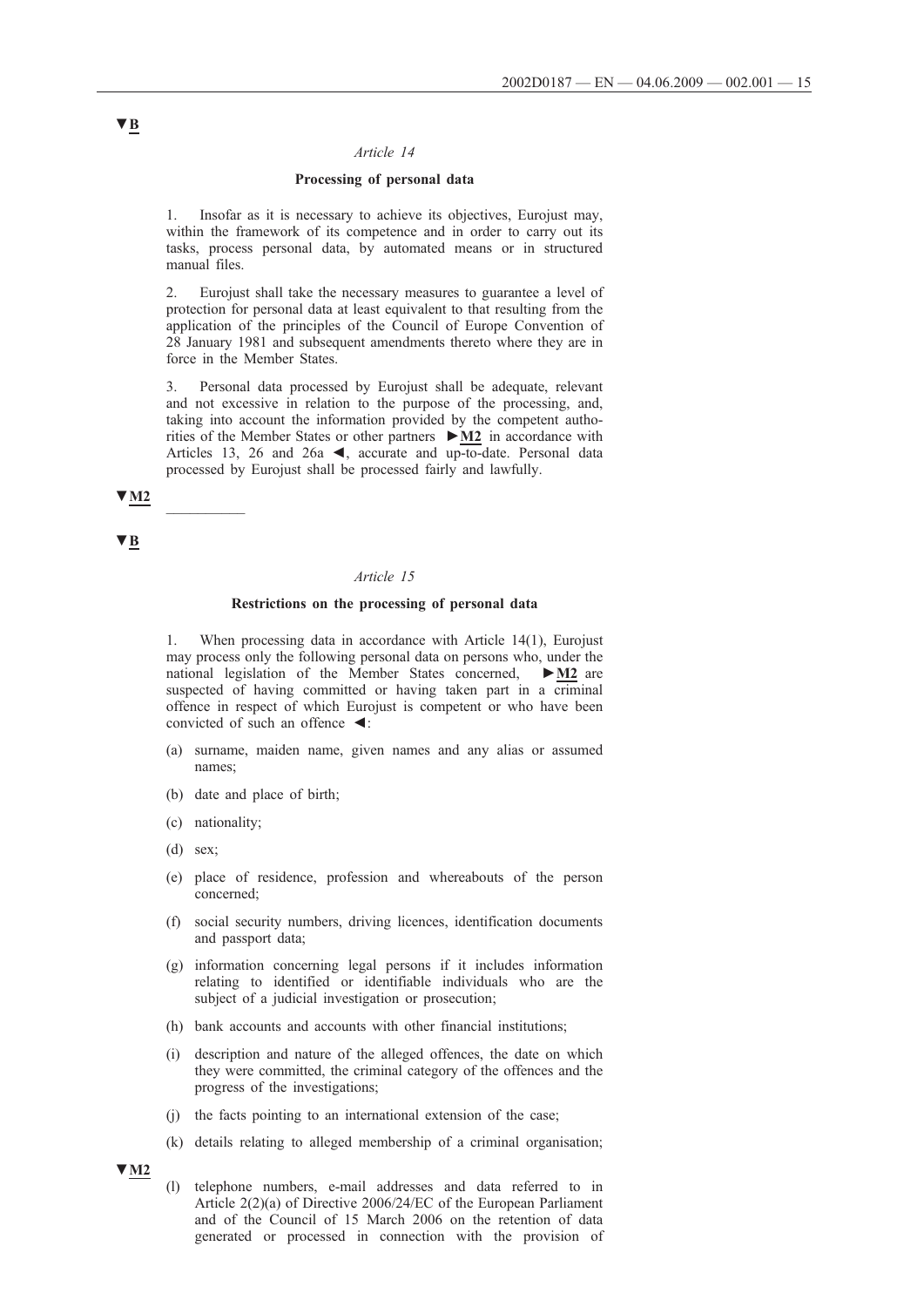publicly available electronic communications services or of public communications networks  $(1)$ ;

- (m) vehicle registration data;
- (n) DNA profiles established from the non-coding part of DNA, photographs and fingerprints.

# **▼B**

2. When processing data in accordance with Article 14(1), Eurojust may process only the following personal data on persons who, under the national legislation of the Member States concerned, are regarded as witnesses or victims in a criminal investigation or prosecution regarding one or more of the types of crime and the offences defined in Article 4:

- (a) surname, maiden name, given names and any alias or assumed names;
- (b) date and place of birth;
- (c) nationality;
- (d) sex;
- (e) place of residence, profession and whereabouts of the person concerned;
- (f) the description and nature of the offences involving them, the date on which they were committed, the criminal category of the offences and the progress of the investigations.

3. However, in exceptional cases, Eurojust may also, for a limited period of time, process other personal data relating to the circumstances of an offence where they are immediately relevant to and included in ongoing investigations which Eurojust is helping to coordinate, provided that the processing of such specific data is in accordance with Articles 14 and 21.

The Data Protection Officer referred to in Article 17 shall be informed immediately of recourse to this paragraph.

Where such other data refer to witnesses or victims within the meaning of paragraph 2, the decision to process them shall be taken jointly by at least two national members.

4. Personal data, processed by automated or other means, revealing racial or ethnic origin, political opinions, religious or philosophical beliefs, trade union membership, and data concerning health or sex life may be processed by Eurojust only when such data are necessary for the national investigations concerned as well as for coordination within Eurojust.

The Data Protection Officer shall be informed immediately of recourse to this paragraph.

Such data may not be processed in the index referred to in Article 16(1).

Where such other data refer to witnesses or victims within the meaning of paragraph 2, the decision to process them shall be taken by the College.

# **▼M2**

# *Article 16*

#### **Case Management System, index and temporary work files**

In accordance with this Decision, Eurojust shall establish a Case Management System composed of temporary work files and of an index which contain personal and non-personal data.

The Case Management System shall be intended to: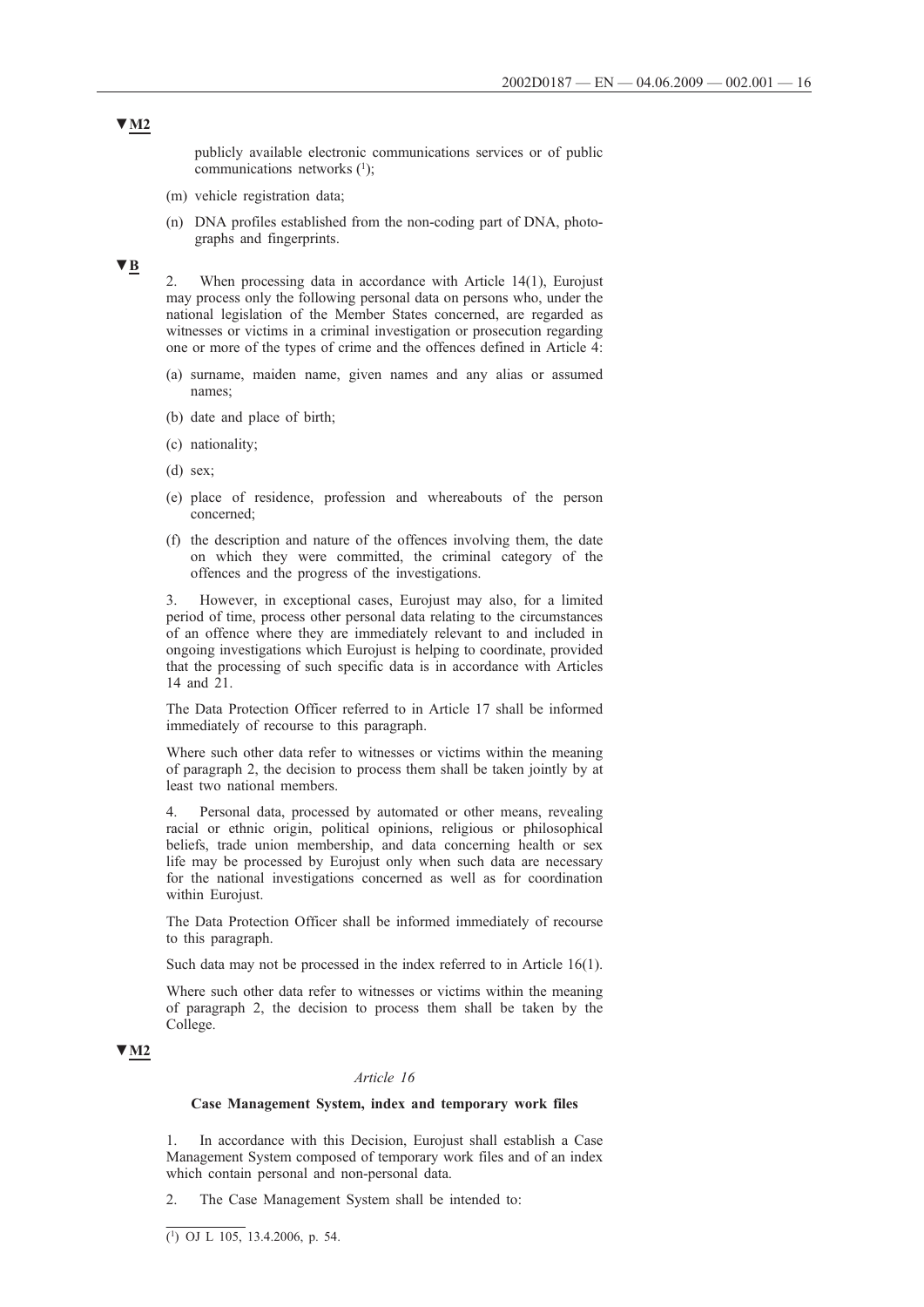- (a) support the management and coordination of investigations and prosecutions for which Eurojust is providing assistance, in particular by the cross-referencing of information;
- (b) facilitate access to information on ongoing investigations and prosecutions;
- (c) facilitate the monitoring of lawfulness and compliance with the provisions of this Decision concerning the processing of personal data.

3. The Case Management System, in so far as this is in conformity with rules on data protection contained in this Decision, may be linked to the secure telecommunications connection referred to in Article 9 of Council Decision 2008/976/JHA of 16 December 2008 on the European Judicial Network (1).

4. The index shall contain references to temporary work files processed within the framework of Eurojust and may contain no personal data other than those referred to in Article  $15(1)(a)$  to (i), (k) and (m) and in Article 15(2).

5. In the performance of their duties in accordance with this Decision, the national members of Eurojust may process data on the individual cases on which they are working in a temporary work file. They shall allow the Data Protection Officer to have access to the work file. The Data Protection Officer shall be informed by the national member concerned of the opening of each new temporary work file that contains personal data.

6. For the processing of case related personal data, Eurojust may not establish any automated data file other than the Case Management System.

### *Article 16a*

### **Functioning of temporary work files and the index**

1. A temporary work file shall be opened by the national member concerned for every case with respect to which information is transmitted to him in so far as this transmission is in accordance with this Decision or with instruments referred to in Article 13(4). The national member shall be responsible for the management of the temporary work files which he has opened.

2. The national member who has opened a temporary work file shall decide, on a case-by-case basis, whether to keep the temporary work file restricted or to give access to it or to parts of it, where necessary to enable Eurojust to carry out its tasks, to other national members or to authorised Eurojust staff.

The national member who has opened a temporary work file shall decide which information related to this temporary work file shall be introduced in the index.

### *Article 16b*

### **Access to the Case Management System at national level**

1. Persons referred to in Article 12(2) in so far as they are connected to the Case Management System in accordance with Article 12(6) may only have access to:

(a) the index, unless the national member who has decided to introduce the data in the index expressly denied such access;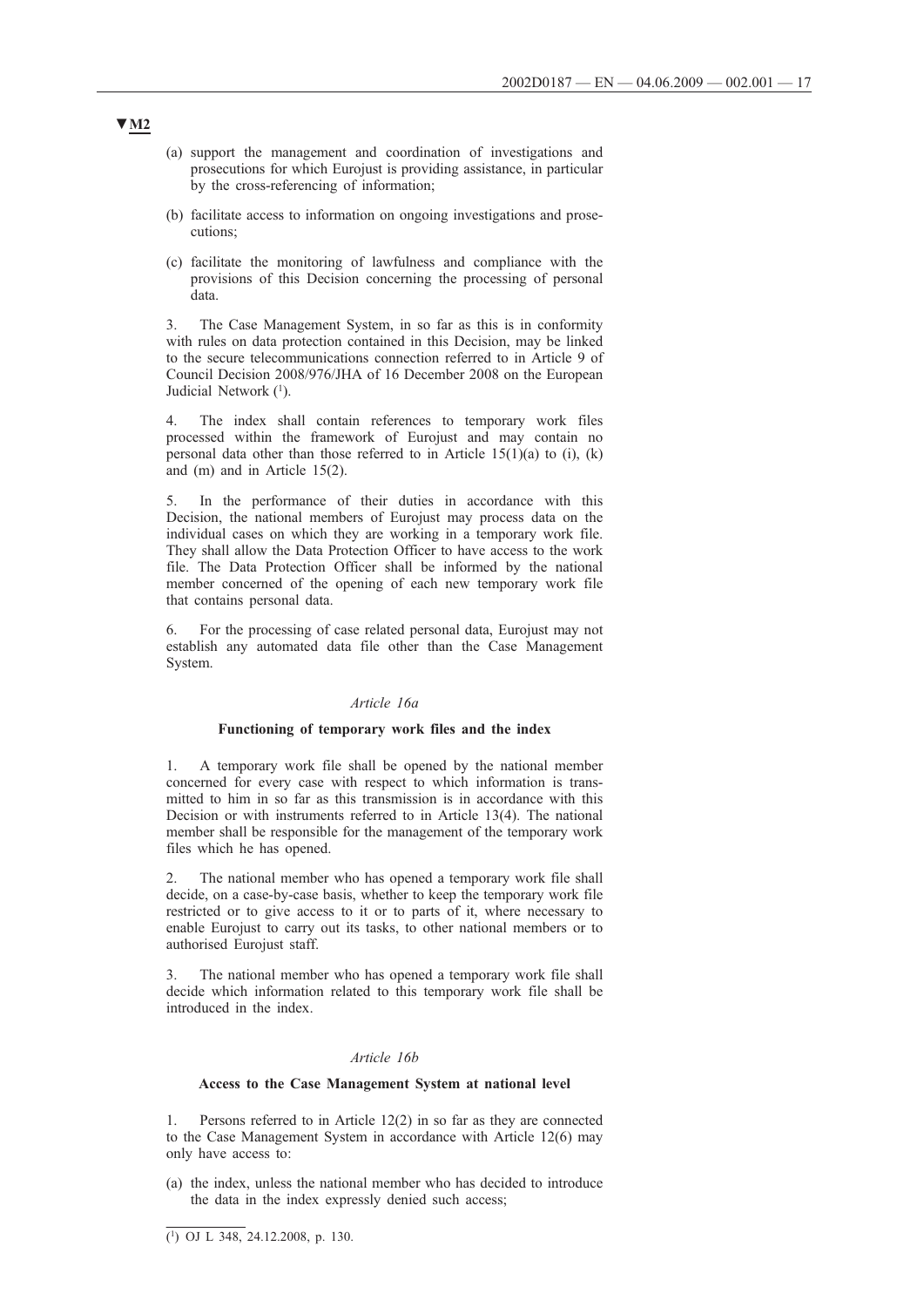- (b) temporary work files opened or managed by the national member of their Member State;
- (c) temporary work files opened or managed by national members of other Member States and to which the national member of their Member States has received access unless the national member who opened or manages the temporary work file expressly denied such access.

2. The national member shall, within the limitations provided for in paragraph 1, decide on the extent of access to the temporary work files which is granted in his Member State to persons referred to in Article 12(2) in so far as they are connected to the Case Management System in accordance with Article 12(6).

Each Member State shall decide, after consultation with its national member, on the extent of access to the index which is granted in that Member State to persons referred to in Article 12(2) in so far as they are connected to the Case Management System in accordance with Article 12(6). Member States shall notify Eurojust and the General Secretariat of the Council of their decision regarding the implementation of this paragraph so that the latter can inform the other Member States.

However, persons referred to in Article 12(2), in so far as they are connected to the Case Management System in accordance with Article 12(6), shall at least have access to the index to the extent necessary to access the temporary work files to which they have been granted access in accordance with paragraph 2 of this Article.

4. By 4 June 2013, Eurojust shall report to the Council and the Commission on the implementation of paragraph 3. Each Member State shall consider, on the basis of that report, the opportunity to review the extent of access provided in accordance with paragraph 3.

# **▼B**

### *Article 17*

### **Data Protection Officer**

1. Eurojust shall have a specially appointed Data Protection Officer, who shall be a member of the staff. Within that framework, he shall be under the direct authority of the College. In the performance of the duties referred to in this Article, he shall **►M2** act independently ◄.

2. The Data Protection Officer shall in particular have the following tasks:

- (a) ensuring, in an independent manner, lawfulness and compliance with the provisions of this Decision concerning the processing of personal data;
- (b) ensuring that a written record of the transmission and receipt, for the purposes of Article 19(3) in particular, of personal data is kept in accordance with the provisions to be laid down in the rules of procedure, under the security conditions laid down in Article 22;
- (c) ensuring that data subjects are informed of their rights under this Decision at their request.

3. In the performance of his tasks, **►M2** the Data Protection Officer  $\blacktriangleleft$  shall have access to all the data processed by Eurojust and to all Eurojust premises.

When he finds that in his view processing has not complied with this Decision, **►M2** the Data Protection Officer ◄ shall:

(a) inform the College, which shall acknowledge receipt of the information;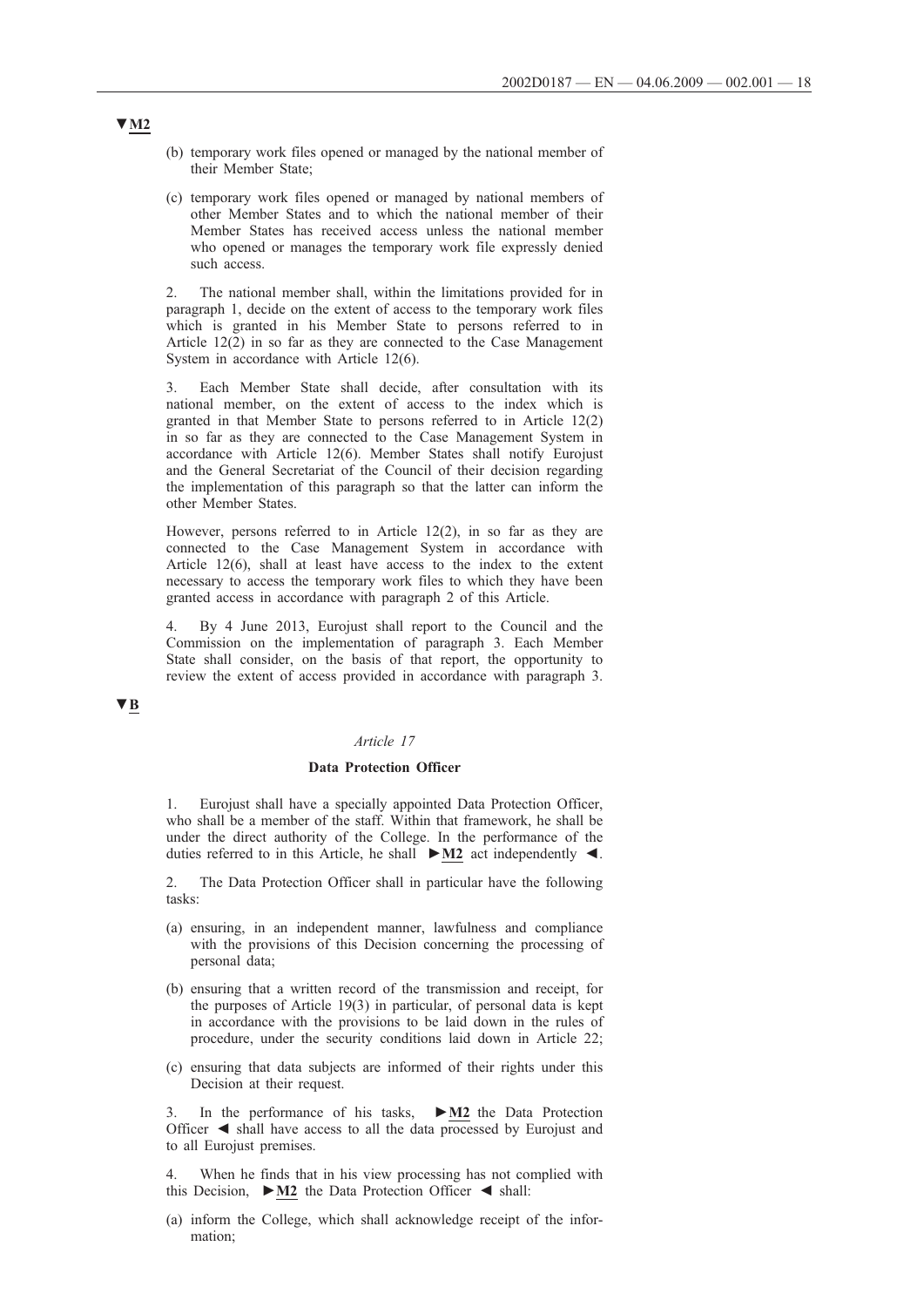(b) refer the matter to the joint supervisory body if the College has not resolved the non-compliance of the processing within a reasonable time.

# *Article 18* **Authorised access to personal data**

Only national members, their deputies and their assistants referred to in Article 2(2), persons referred to in Article 12(2) in so far as they are connected to the Case Management System in accordance with Article 12(6) and authorised Eurojust staff may, for the purpose of achieving Eurojust's objectives and within the limits provided for in Articles 16, 16a and 16b, have access to personal data processed by Eurojust.

### **▼B**

### *Article 19*

### **Right of access to personal data**

Every individual shall be entitled to have access to personal data concerning him processed by Eurojust under the conditions laid down in this Article.

2. Any individual wishing to exercise his right to have access to data concerning him which are stored at Eurojust, or to have them checked in accordance with Article 20, may make a request to that effect free of charge in the Member State of his choice, to the authority appointed for that purpose in that Member State, and that authority shall refer it to Eurojust without delay.

3. The right of any individual to have access to personal data concerning him or to have them checked shall be exercised in accordance with the laws and procedures of the Member State in which the individual has made his request. If, however, Eurojust can ascertain which authority in a State transmitted the data in question, that authority may require that the right of access be exercised in accordance with the rules of the law of that Member State.

- Access to personal data shall be denied if:
- (a) such access may jeopardise one of Eurojust's activities;
- (b) such access may jeopardise any national investigation  $\blacktriangleright$  M2  $\longrightarrow$   $\blacktriangleleft$ ;

(c) such access may jeopardise the rights and freedoms of third parties.

5. The decision to grant this right of access shall take due account of the status, with regard to the data stored by Eurojust, of those individuals submitting the request.

6. The national members concerned by the request shall deal with it and reach a decision on Eurojust's behalf. The request shall be dealt with in full within three months of receipt. Where the members are not in agreement, they shall refer the matter to the College, which shall take its decision on the request by a two-thirds majority.

7. If access is denied or if no personal data concerning the applicant are processed by Eurojust, the latter shall notify the applicant that it has carried out checks, without giving any information which could reveal whether or not the applicant is known.

8. If the applicant is not satisfied with the reply given to his request, he may appeal against that decision before the joint supervisory body. The joint supervisory body shall examine whether or not the decision taken by Eurojust is in conformity with this Decision.

# **▼B**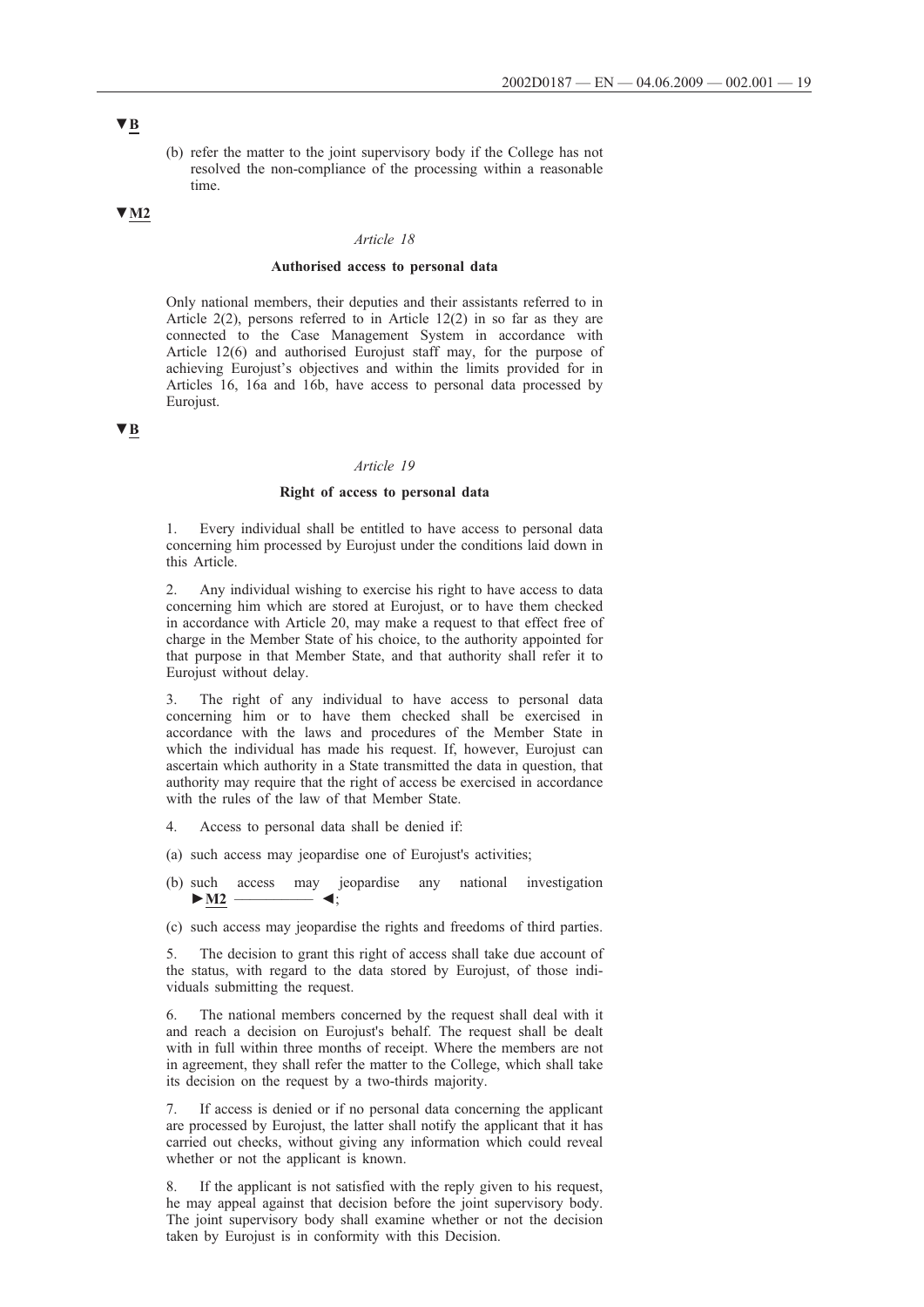9. The competent law enforcement authorities of the Member States shall be consulted by Eurojust before a decision is taken. They shall subsequently be notified of its contents through the national members concerned.

### *Article 20*

### **Correction and deletion of personal data**

1. In accordance with Article 19(3), every individual shall be entitled to ask Eurojust to correct, block or delete data concerning him if they are incorrect or incomplete or if their input or storage contravenes this Decision.

2. Eurojust shall notify the applicant if it corrects, blocks or deletes the data concerning him. If the applicant is not satisfied with Eurojust's reply, he may refer the matter to the Joint Supervisory Body within thirty days of receiving Eurojust's decision.

3. At the request of a Member State's competent authorities, national member or national correspondent, if any, and under their responsibility, Eurojust shall, in accordance with its rules of procedure, correct or delete personal data being processed by Eurojust which were transmitted or entered by that Member State, its national member or its national correspondent. The Member States' competent authorities and Eurojust, including the national member or national correspondent, if any, shall in this context ensure that the principles laid down in Article 14(2) and (3) and in Article 15(4) are complied with.

4. If it emerges that personal data processed by Eurojust are incorrect or incomplete or that their input or storage contravenes the provisions of this Decision, Eurojust shall block, correct or delete such data.

5. In the cases referred to in paragraphs 3 and 4, all the suppliers and addressees of such data shall be notified immediately. In accordance with the rules applicable to them, the addressees, shall then correct, block or delete those data in their own systems.

#### *Article 21*

#### **Time limits for the storage of personal data**

1. Personal data processed by Eurojust shall be stored by Eurojust for only as long as is necessary for the achievement of its objectives.

The personal data referred to in Article  $14(1)$  which have been processed by Eurojust may not be stored beyond **►M2** the first applicable date among the following dates ◄:

(a) the date on which prosecution is barred under the statute of limitations of all the Member States concerned by the investigation and prosecutions;

# **▼M2**

- (aa) the date on which the person was acquitted and the decision became final;
- (b) three years after the date on which the judicial decision of the last of the Member States concerned by the investigation or prosecutions became final;

### **▼B**

(c) the date on which Eurojust and the Member States concerned mutually established or agreed that it was no longer necessary for Eurojust to coordinate the investigation and prosecutions **►M2** , unless there is an obligation to provide Eurojust with this information in accordance with Article 13(6) and  $(7)$  or with instruments referred to in Article 13(4);  $\blacktriangleleft$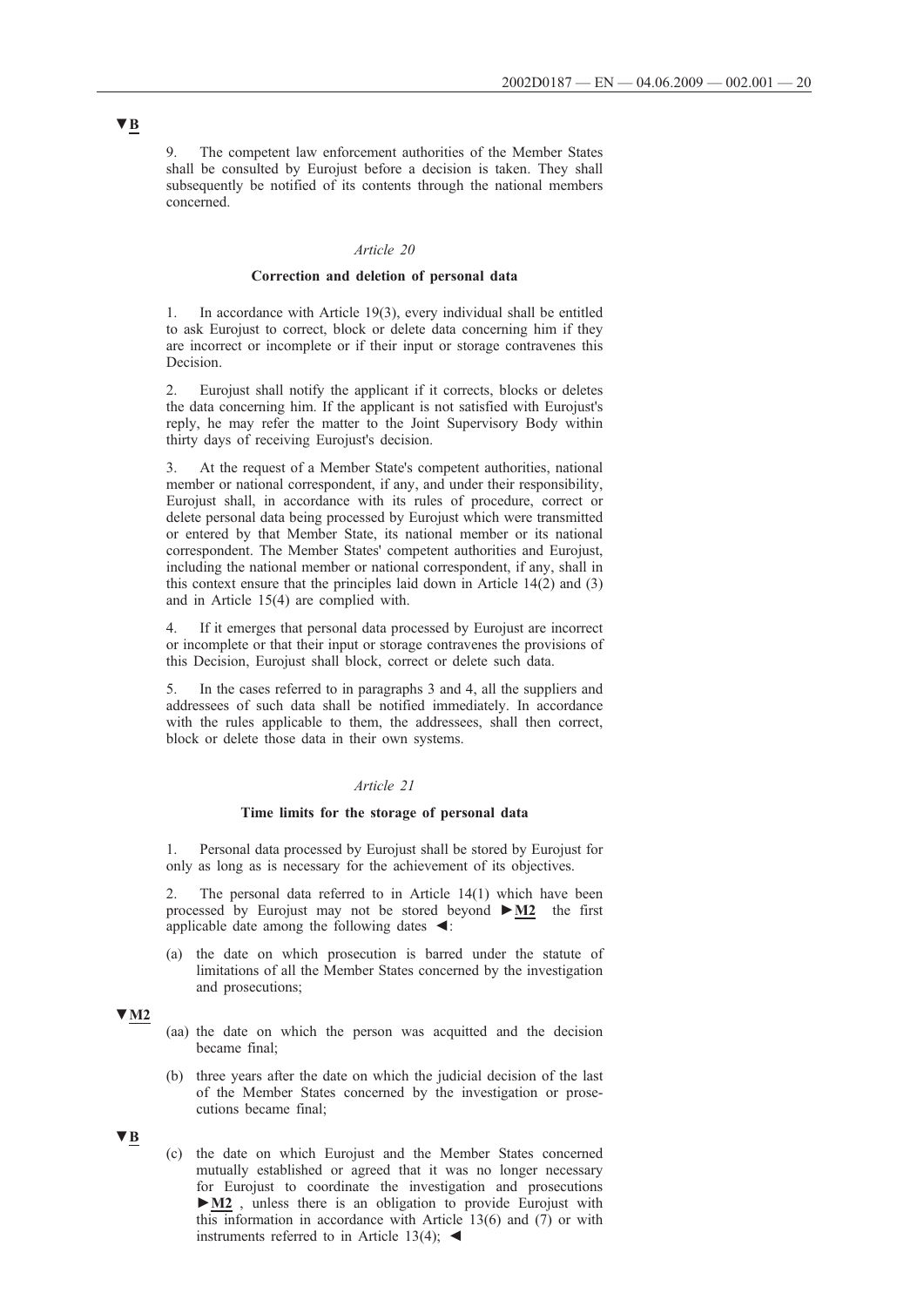- (d) three years after the date on which data were transmitted in accordance with Article 13(6) and (7) or with the instruments referred to in Article 13(4).
- 3. (a) Observance of the storage periods referred to **►M2** in paragraph 2(a), (b), (c) and (d)  $\blacktriangleleft$  shall be reviewed constantly by appropriate automated processing. Nevertheless, a review of the need to store the data shall be carried out every three years after they were entered.
	- (b) When one of the storage deadlines referred to **►M2** in paragraph 2(a), (b), (c) and (d)  $\blacktriangleleft$  has expired, Eurojust shall review the need to store the data longer in order to enable it to achieve its objectives and it may decide by way of derogation to store those data until the following review. **►M2** However, once prosecution is statute barred in all Member States concerned as referred to in paragraph 2(a), data may only be stored if they are necessary in order for Eurojust to provide assistance in accordance with this Decision. ◄
	- (c) Where data has been stored by way of derogation pursuant to point (b) a review of the need to store those data shall take place every three years.

4. Where a file exists containing non-automated and unstructured data, once the deadline for storage of the last item of automated data from the file has elapsed all the documents in the file shall be returned to the authority which supplied them and any copies shall be destroyed.

5. Where Eurojust has coordinated an investigation or prosecutions, the national members concerned shall inform Eurojust and the other Member States concerned of all the judicial decisions relating to the case which have become final in order, *inter alia*, that paragraph 2(b) may be applied.

### *Article 22*

### **Data security**

1. Eurojust and, insofar as it is concerned by data transmitted from Eurojust, each Member State, shall, as regards the processing of personal data within the framework of this Decision, protect personal data against accidental or unlawful destruction, accidental loss or unauthorised disclosure, alteration and access or any other unauthorised form of processing.

The rules of procedure shall contain the technical measures and the organisational arrangements needed to implement this Decision with regard to data security and in particular measures designed to:

- (a) deny unauthorised persons access to data processing equipment used for processing personal data;
- (b) prevent the unauthorised reading, copying, modification or removal of data media;
- (c) prevent the unauthorised input of data and the unauthorised inspection, modification or deletion of stored personal data;
- (d) prevent the use of automated data processing systems by unauthorised persons using data communication equipment;
- (e) ensure that persons authorised to use an automated data processing system only have access to the data covered by their access authorisation;
- (f) ensure that it is possible to verify and establish to which bodies personal data are transmitted when data are communicated;

# **▼M2**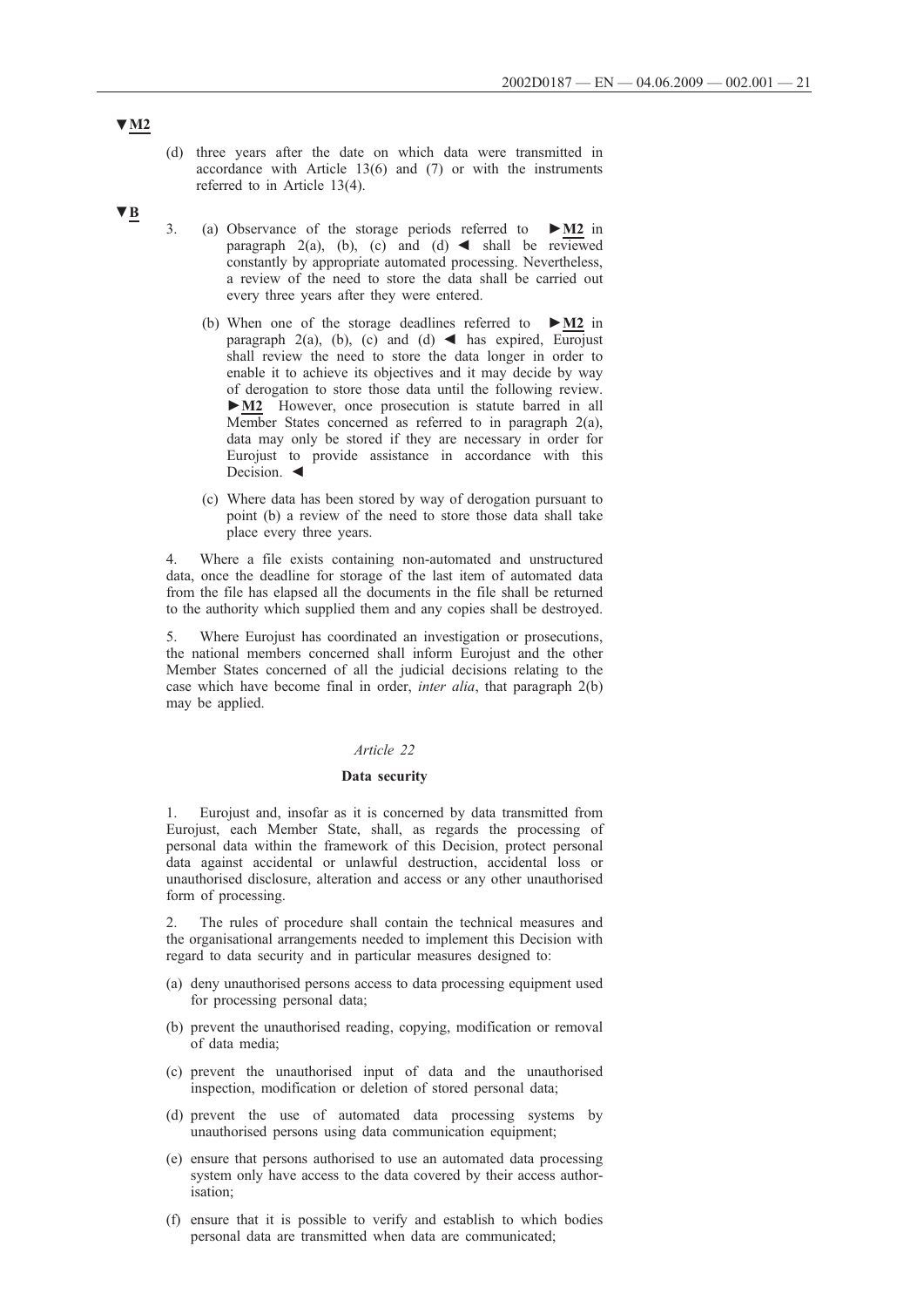- (g) ensure that it is subsequently possible to verify and establish which personal data have been input into automated data processing systems and when and by whom the data were input;
- (h) prevent unauthorised reading, copying, modification or deletion of personal data during transfers of personal data or during transportation of data media.

### **Joint Supervisory Body**

1. An independent joint supervisory body shall be established to monitor collectively the Eurojust activities referred to **►M2** in Articles 14 to 22, 26, 26a and 27  $\blacktriangleleft$  in order to ensure that the processing of personal data is carried out in accordance with this Decision. In order to fulfil these tasks, the Joint Supervisory Body shall be entitled to have full access to all files where such personal data are processed. Eurojust shall provide the Joint Supervisory Body with all information from such files that it requests and shall assist that body in its tasks by every other means.

### **▼M2**

The Joint Supervisory Body shall meet at least once in each half year. It shall also meet within the three months following the lodging of an appeal referred to in Article 19(8) or within three months following the date when a case was referred to it in accordance with Article 20(2). The Joint Supervisory Body may also be convened by its chairman when at least two Member States so request.

# **▼B**

In order to set up the Joint Supervisory Body, each Member State, acting in accordance with its legal system, shall appoint a judge who is not a member of Eurojust, or, if its constitutional or national system so requires a person holding an office giving him sufficient independence, for inclusion on the list of judges who may sit on the Joint Supervisory Body as members or ad hoc judges. No such appointment shall be for less than **►M2** three years ◄. Revocation of the appointment shall be governed by the principles for removal applicable under the national law of the Member State of origin. Appointment and removal shall be communicated to both the Council General Secretariat and Eurojust.

2. The Joint Supervisory Body shall be composed of three permanent members and, as provided for in paragraph 4, ad hoc judges.

### **▼M2**

3. A judge appointed by a Member State shall become a permanent member after being elected by the plenary meeting of the persons appointed by the Member States in accordance with paragraph 1, and shall remain a permanent member for three years. Elections shall be held yearly for one permanent member of the Joint Supervisory Body by means of secret ballot. The Joint Supervisory Body shall be chaired by the member who is in his third year of mandate after elections. Permanent members may be re-elected. Appointees wishing to be elected shall present their candidacy in writing to the Secretariat of the Joint Supervisory Body 10 days before the meeting in which the election is to take place.

### **▼B**

One or more ad hoc judges shall also have seats, but only for the duration of the examination of an appeal concerning personal data from the Member State which has appointed them.

### **▼M2**

4a. The Joint Supervisory Body shall adopt in its rules of procedure measures necessary to implement paragraphs 3 and 4.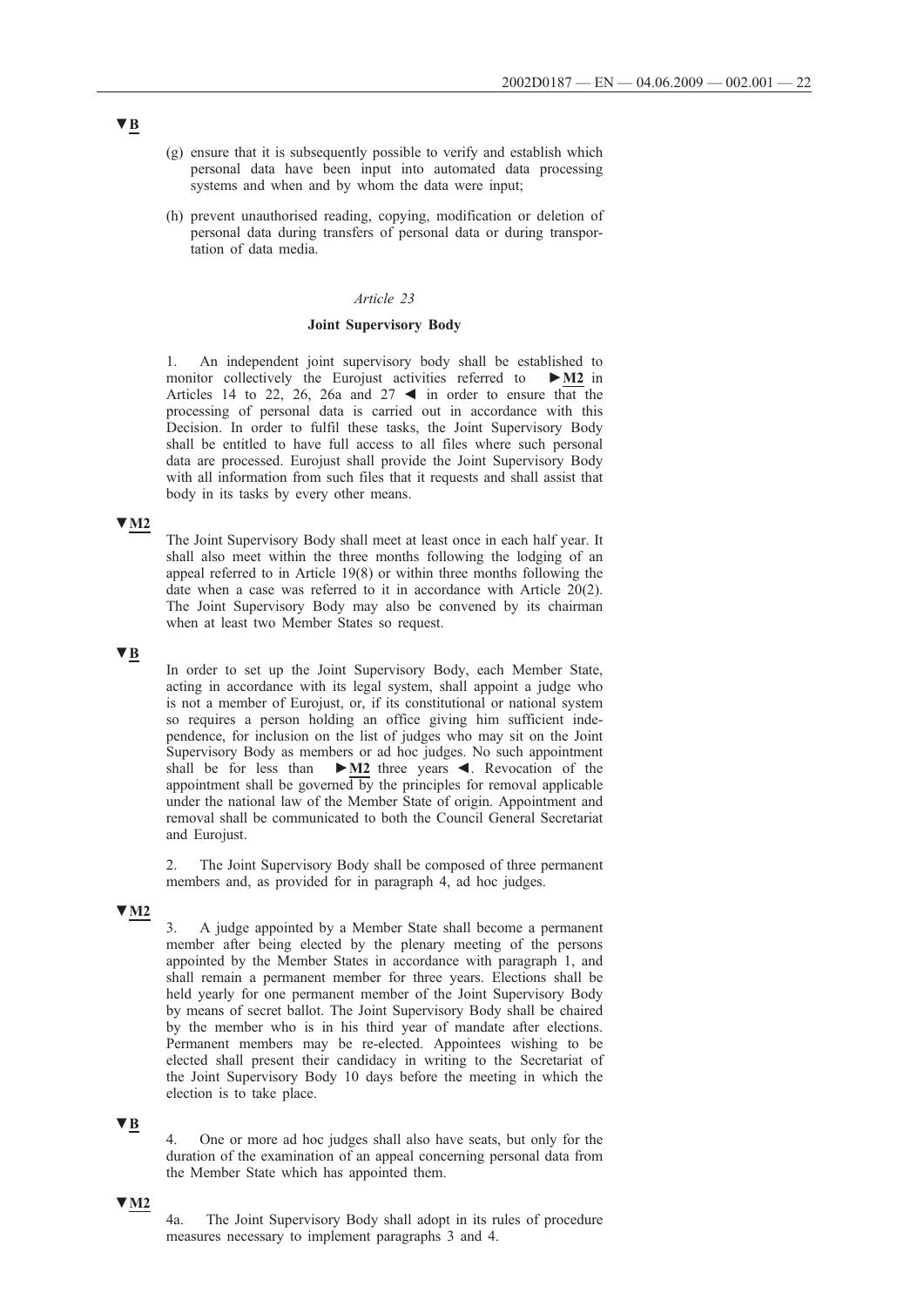5. The composition of the Joint Supervisory Body shall remain the same for the duration of an appeals procedure even if the permanent members have reached the end of their term of office pursuant to paragraph 3.

6. Each member and ad hoc judge shall be entitled to one vote. In the event of a tied vote, the chairman shall have the casting vote.

7. The Joint Supervisory Body shall examine appeals submitted to it in accordance with Article  $19(8)$  and Article  $20(2)$  and carry out controls in accordance with paragraph 1, first subparagraph, of this Article. If the Joint Supervisory Body considers that a decision taken by Eurojust or the processing of data by it is not compatible with this Decision, the matter shall be referred to Eurojust, which shall accept the decision of the Joint Supervisory Body.

8. Decisions of the Joint Supervisory Body shall be final and binding on Eurojust.

The persons appointed by the Member States in accordance with paragraph 1, third subparagraph, presided over by the chairman of the Joint Supervisory Body, shall adopt internal rules of procedure which, for the purpose of the examination of appeals, lay down objective criteria for the appointment of the Body's members.

10. Secretariat costs shall be borne by the Eurojust budget. The secretariat of the Joint Supervisory Body shall enjoy independence in the discharge of its function within the Eurojust secretariat. **►M2** The Secretariat of the Joint Supervisory Body may rely upon the expertise of the secretariat established by Decision  $2000/641/JHA$  (<sup>1</sup>).

11. The members of the Joint Supervisory Body shall be subject to the obligation of confidentiality laid down in Article 25.

12. The Joint Supervisory Body shall submit an annual report to the Council.

### *Article 24*

### **Liability for unauthorised or incorrect processing of data**

1. Eurojust shall be liable, in accordance with the national law of the Member State where its headquarters are situated, for any damage caused to an individual which results from unauthorised or incorrect processing of data carried out by it.

2. Complaints against Eurojust pursuant to the liability referred to in paragraph 1 shall be heard by the courts of the Member State where its headquarters are situated.

3. Each Member State shall be liable, in accordance with its national law, for any damage caused to an individual which results from unauthorised or incorrect processing carried out by it of data which were communicated to Eurojust.

<sup>(1)</sup> Council Decision 2000/641/JHA of 17 October 2000 establishing a secretariat for the joint supervisory data-protection bodies set up by the Convention on the Establishment of a European Police Office (Europol Convention), the Convention on the Use of Information Technology for Customs Purposes and the Convention implementing the Schengen Agreement on the gradual abolition of checks at the common borders (Schengen Convention) (OJ L 271, 24.10.2000, p. 1).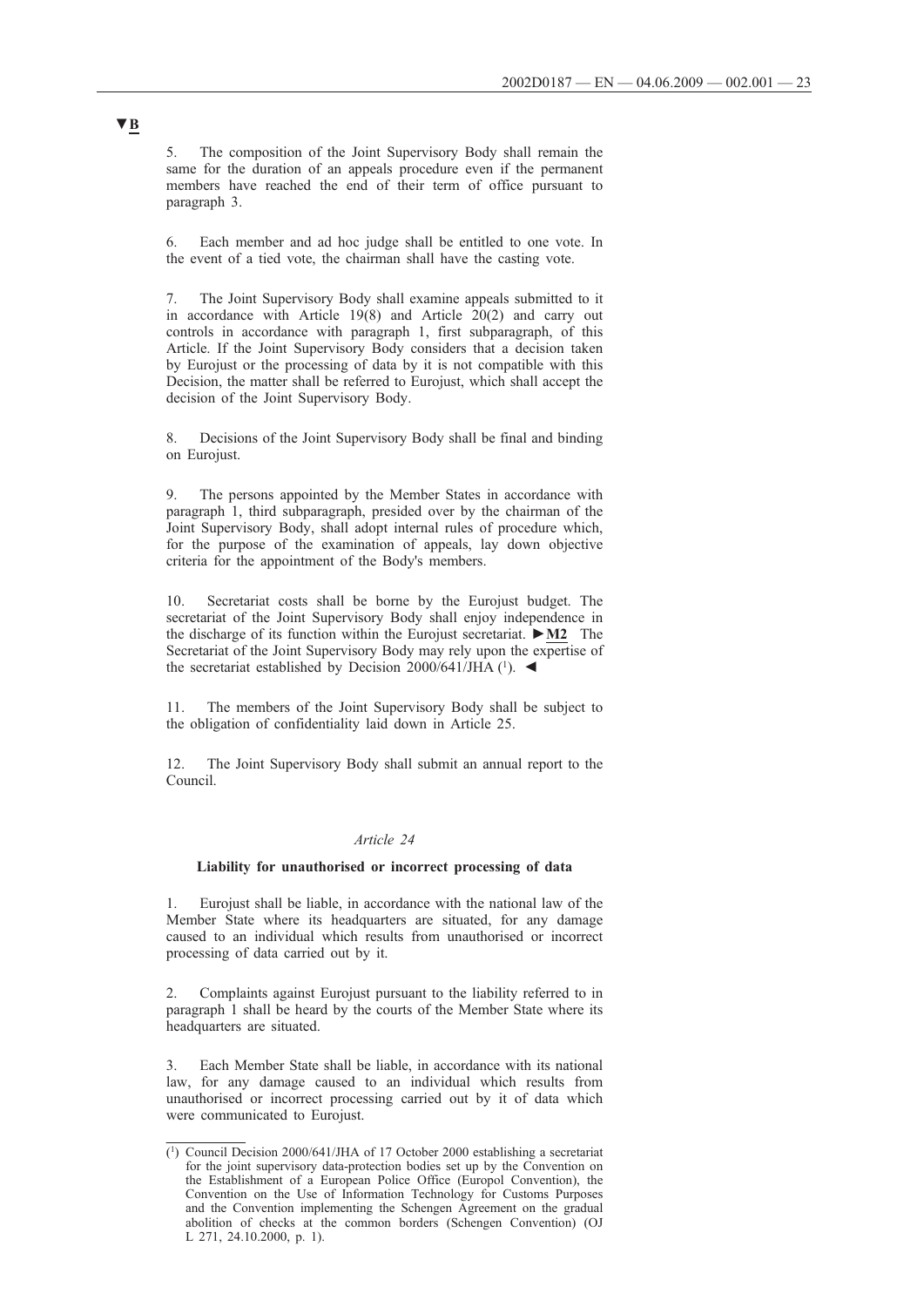# **Confidentiality**

# **▼M2**

1. The national members, their deputies and their assistants referred to in Article 2(2), Eurojust staff, national correspondents and the Data Protection Officer shall be bound by an obligation of confidentiality, without prejudice to Article 2(4).

### **▼B**

2. The obligation of confidentiality shall apply to all persons and to all bodies called upon to work with Eurojust.

3. The obligation of confidentiality shall also apply after leaving office or employment or after the termination of the activities of the persons referred to in paragraphs 1 and 2.

4. Without prejudice to **►M2** Article 2(4) ◄, the obligation of confidentiality shall apply to all information received by Eurojust.

# **▼M2**

# *Article 25a*

### **Cooperation with the European Judicial Network and other networks of the European Union involved in cooperation in criminal matters**

1. Eurojust and the European Judicial Network shall maintain privileged relations with each other, based on consultation and complementarity, especially between the national member, the European Judicial Network contact points of the same Member State and the national correspondents for Eurojust and the European Judicial Network. In order to ensure efficient cooperation, the following measures shall be taken:

- (a) national members shall, on a case-by-case basis, inform the European Judicial Network contact points of all cases which they consider the Network to be in a better position to deal with;
- (b) the Secretariat of the European Judicial Network shall form part of the staff of Eurojust. It shall function as a separate unit. It may draw on the administrative resources of Eurojust which are necessary for the performance of the European Judicial Network's tasks, including for covering the costs of the plenary meetings of the Network. Where plenary meetings are held at the premises of the Council in Brussels, the costs may only cover travel expenses and costs for interpretation. Where plenary meetings are held in the Member State holding the Presidency of the Council, the costs may only cover part of the overall costs of the meeting;
- (c) European Judicial Network contact points may be invited on a caseby-case basis to attend Eurojust meetings.

2. Without prejudice to Article 4(1), the Secretariat of the Network for Joint Investigation Teams and of the network set up by Decision 2002/494/JHA shall form part of the staff of Eurojust. These secretariats shall function as separate units. They may draw on the administrative resources of Eurojust which are necessary for the performance of their tasks. Coordination between the secretariats shall be ensured by Eurojust.

This paragraph shall apply to the secretariat of any new network set up by a decision of the Council where that decision provides that the secretariat shall be provided by Eurojust.

3. The network set up by Decision 2008/852/JHA may request that Eurojust provide a secretariat to the network. If such request is made, paragraph 2 shall apply.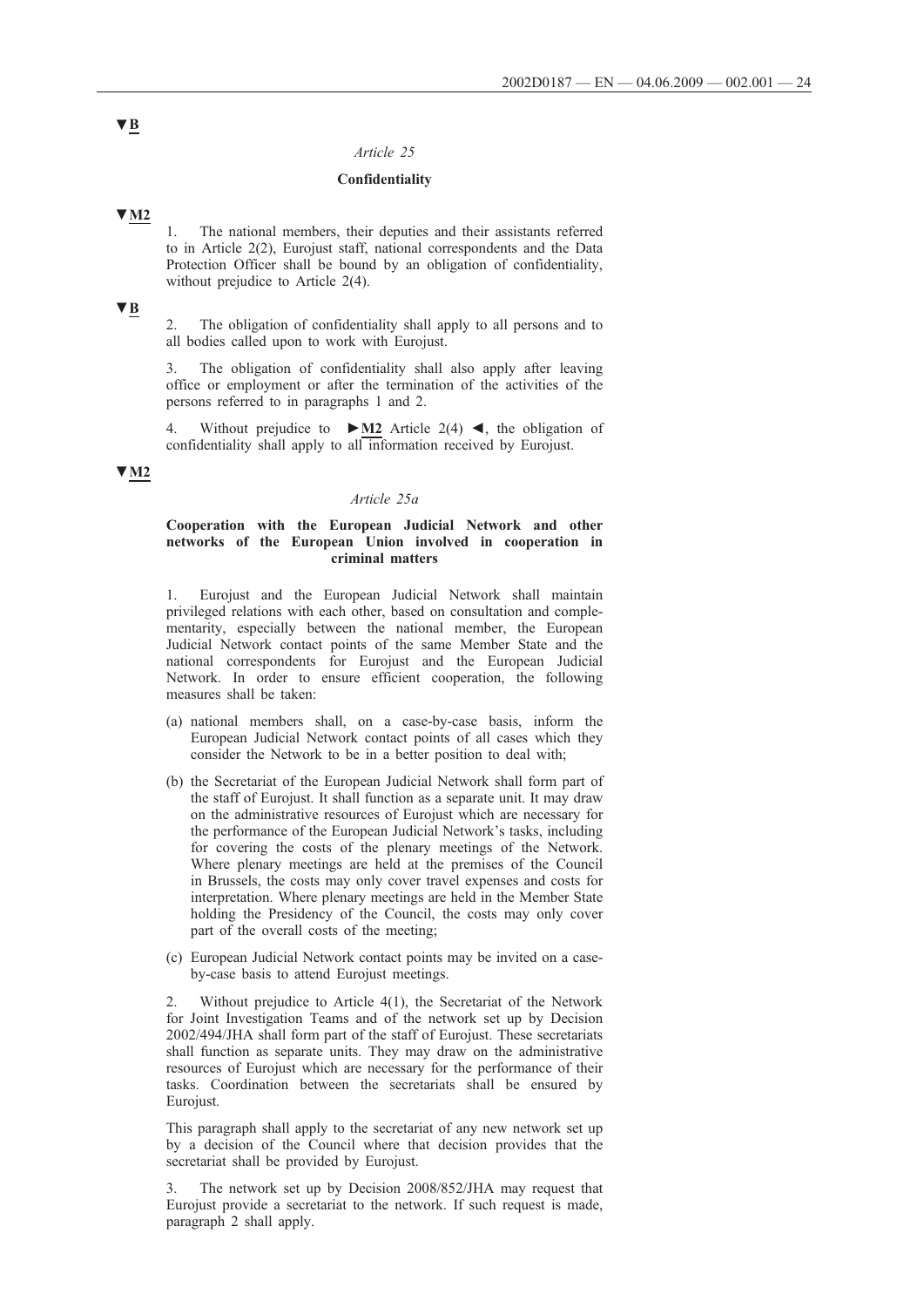### **Relations with Community or Union related institutions, bodies and agencies**

1. In so far as is relevant for the performance of its tasks, Eurojust may establish and maintain cooperative relations with the institutions, bodies and agencies set up by, or on the basis of, the Treaties establishing the European Communities or the Treaty on European Union. Eurojust shall establish and maintain cooperative relations with at least:

- (a) Europol;
- (b) OLAF;
- (c) the European Agency for the Management of Operational Cooperation at the External Borders of the Member States of the European Union (Frontex);
- (d) the Council, in particular its Joint Situation Centre.

Eurojust shall also establish and maintain cooperative relations with the European Judicial Training Network.

2. Eurojust may conclude agreements or working arrangements with the entities referred to in paragraph 1. Such agreements or working arrangements may, in particular, concern the exchange of information, including personal data, and the secondment of liaison officers to Eurojust. Such agreements or working arrangements may only be concluded after consultation by Eurojust with the Joint Supervisory Body concerning the provisions on data protection and after the approval by the Council, acting by qualified majority. Eurojust shall inform the Council of any plans it has for entering into any such negotiations and the Council may draw any conclusions it deems appropriate.

3. Prior to the entry into force of an agreement or arrangement as referred to in paragraph 2, Eurojust may directly receive and use information, including personal data, from the entities referred to in paragraph 1, in so far as this is necessary for the legitimate performance of its tasks, and it may directly transmit information, including personal data, to such entities, in so far as this is necessary for the legitimate performance of the recipient's tasks and in accordance with the rules on data protection provided in this Decision.

4. OLAF may contribute to Eurojust's work to coordinate investigations and prosecution procedures regarding the protection of the financial interests of the European Communities, either on the initiative of Eurojust or at the request of OLAF where the competent national authorities concerned do not oppose such participation.

5. For purposes of the receipt and transmission of information between Eurojust and OLAF, and without prejudice to Article 9, Member States shall ensure that the national members of Eurojust shall be regarded as competent authorities of the Member States solely for the purposes of Regulation (EC) No 1073/1999 and Council Regulation (Euratom) No 1074/1999 of 25 May 1999 concerning investigations conducted by the European Anti-Fraud Office  $(OLAF)$ <sup> $(1)$ </sup>. The exchange of information between OLAF and national members shall be without prejudice to the information which must be given to other competent authorities under those Regulations.

# **▼M2**

 $\overline{(^1)}$  OJ L 136, 31.5.1999, p. 8.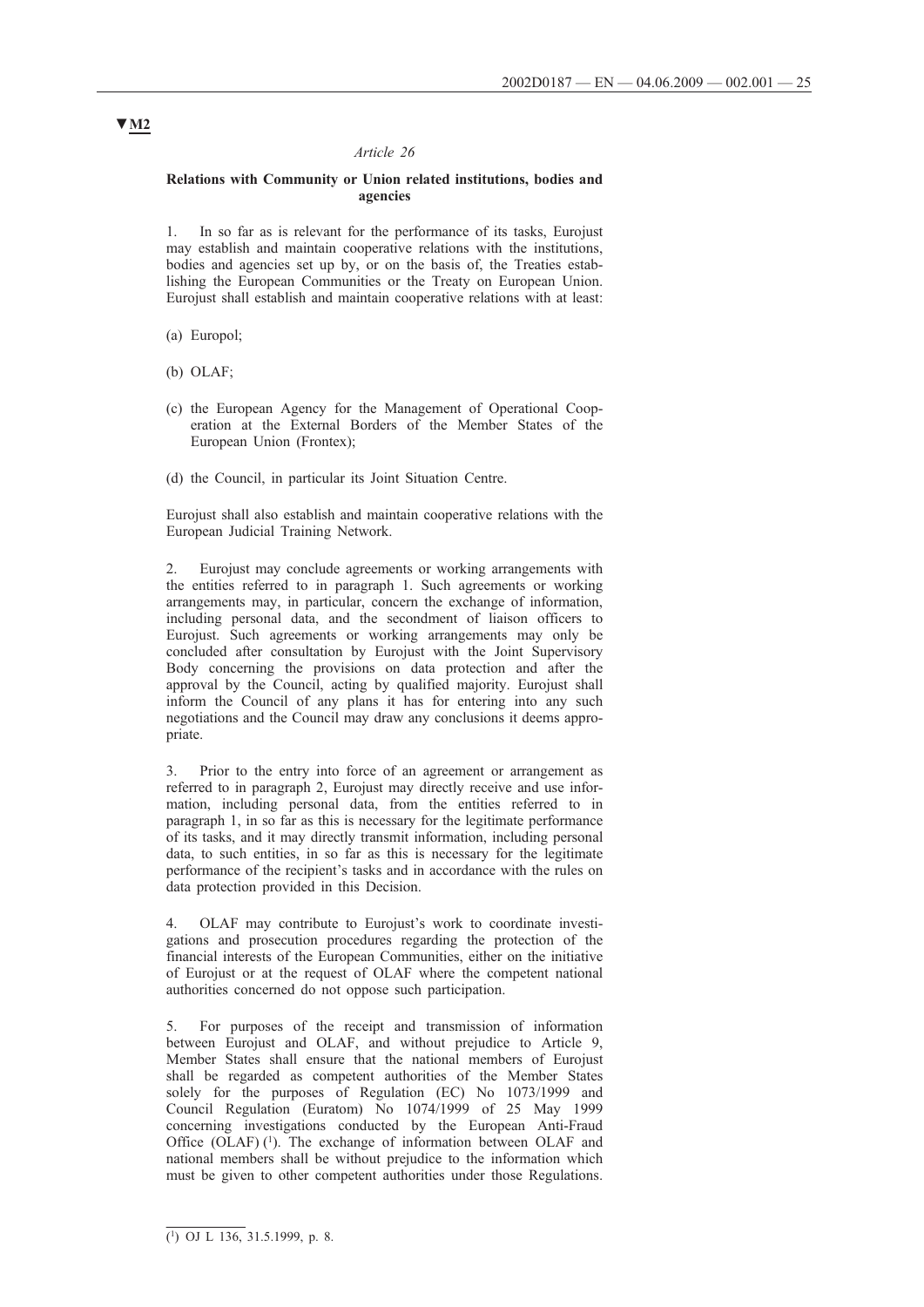### *Article 26a*

### **Relations with third States and organisations**

1. In so far as is required for the performance of its tasks, Eurojust may establish and maintain cooperative relations with the following entities:

- (a) third States;
- (b) organisations such as:
	- (i) international organisations and their subordinate bodies governed by public law;
	- (ii) other bodies governed by public law which are based on an agreement between two or more States; and
	- (iii) the International Criminal Police Organisation (Interpol).

2. Eurojust may conclude agreements with the entities referred to in paragraph 1. Such agreements may, in particular, concern the exchange of information, including personal data, and the secondment of liaison officers or liaison magistrates to Eurojust. Such agreements may only be concluded after consultation by Eurojust with the Joint Supervisory Body concerning the provisions on data protection and after the approval by the Council, acting by qualified majority. Eurojust shall inform the Council of any plans it has for entering into any such negotiations and the Council may draw any conclusions it deems appropriate.

3. Agreements referred to in paragraph 2 containing provisions on the exchange of personal data may only be concluded if the entity concerned is subject to the Council of Europe Convention of 28 January 1981 or after an assessment confirming the existence of an adequate level of data protection ensured by that entity.

Agreements referred to in paragraph 2 shall include provisions on the monitoring of their implementation, including implementation of the rules on data protection.

5. Prior to the entry into force of the agreements referred to in paragraph 2, Eurojust may directly receive information, including personal data in so far as this is necessary for the legitimate performance of its tasks.

6. Prior to the entry into force of the agreements referred to in paragraph 2, Eurojust may under the conditions laid down in Article 27(1), directly transmit information, except for personal data, to these entities, in so far as this is necessary for the legitimate performance of the recipient's tasks.

7. Eurojust may, under the conditions laid down in Article 27(1), transmit personal data to the entities referred to in paragraph 1, where:

- (a) this is necessary in individual cases for the purposes of preventing or combating criminal offences for which Eurojust is competent; and
- (b) Eurojust has concluded an agreement as referred to in paragraph 2 with the entity concerned which has entered into force and which permits the transmission of such data.

8. Any subsequent failure, or substantial likelihood of failure, on the part of the entities referred to in paragraph 1 to meet the conditions referred to in paragraph 3, shall immediately be communicated by Eurojust to the Joint Supervisory Body and the Member States concerned. The Joint Supervisory Body may prevent the further exchange of personal data with the relevant entities until it is satisfied that adequate remedies have been provided.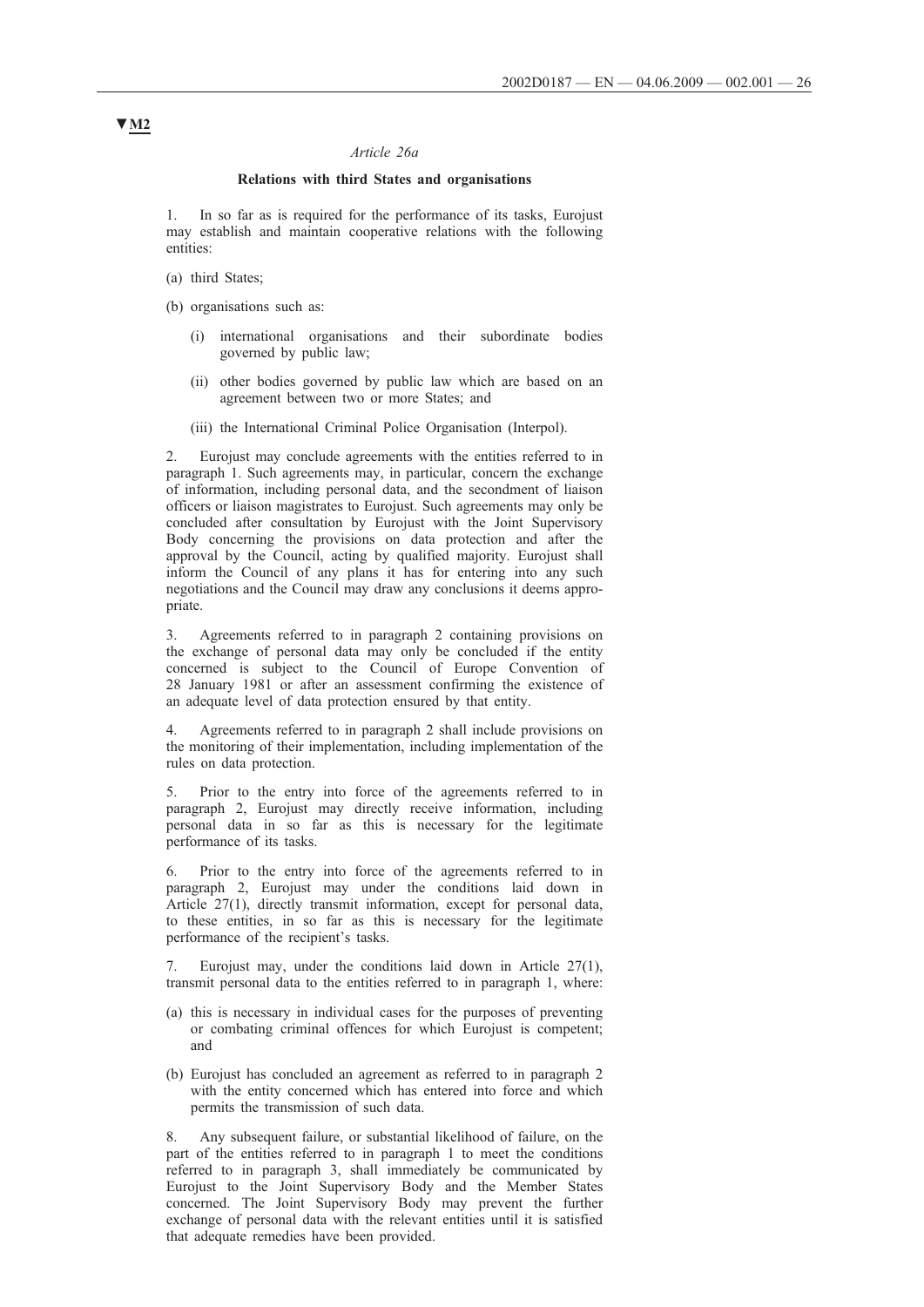9. However, even if the conditions referred to in paragraph 7 are not fulfilled, a national member may, acting in his capacity as a competent national authority and in conformity with the provisions of his own national law, by way of exception and with the sole aim of taking urgent measures to counter imminent serious danger threatening a person or public security, carry out an exchange of information involving personal data. The national member shall be responsible for the legality of authorising the communication. The national member shall keep a record of communications of data and of the grounds for such communications. The communication of data shall be authorised only if the recipient gives an undertaking that the data will be used only for the purpose for which they were communicated.

### *Article 27*

# **Transmission of data**

1. Before Eurojust exchanges any information with the entities referred to in Article 26a, the national member of the Member State which submitted the information shall give his consent to the transfer of that information. In appropriate cases the national member shall consult the competent authorities of the Member States.

2. Eurojust shall be responsible for the legality of the transmission of data. Eurojust shall keep a record of all transmissions of data under Articles 26 and 26a and of the grounds for such transmissions. Data shall only be transmitted if the recipient gives an undertaking that the data will be used only for the purpose for which they were transmitted.

#### *Article 27a*

### **Liaison magistrates posted to third States**

1. For the purpose of facilitating judicial cooperation with third States in cases in which Eurojust is providing assistance in accordance with this Decision, the College may post liaison magistrates to a third State, subject to an agreement as referred to in Article 26a with that third State. Before negotiations are entered into with a third State, the Council, acting by qualified majority, shall give its approval. Eurojust shall inform the Council of any plans it has for entering into any such negotiations and the Council may draw any conclusions it deems appropriate.

2. The liaison magistrate referred to in paragraph 1 is required to have experience of working with Eurojust and adequate knowledge of judicial cooperation and how Eurojust operates. The posting of a liaison magistrate on behalf of Eurojust shall be subject to the prior consent of the magistrate and of his Member State.

3. Where the liaison magistrate posted by Eurojust is selected among national members, deputies or assistants:

- (i) he shall be replaced in his function as a national member, deputy or assistant, by the Member State;
- (ii) he ceases to be entitled to exercise the powers granted to him in accordance with Articles 9a to 9e.

4. Without prejudice to Article 110 of the Staff Regulations of Officials of the European Communities laid down by Regulation (EEC, Euratom, ECSC) No 259/68 (1), the College shall draw up rules on the posting of liaison magistrates and adopt the necessary implementing arrangements in this respect in consultation with the Commission.

5. The activities of liaison magistrates posted by Eurojust shall be the subject of supervision by the Joint Supervisory Body. The liaison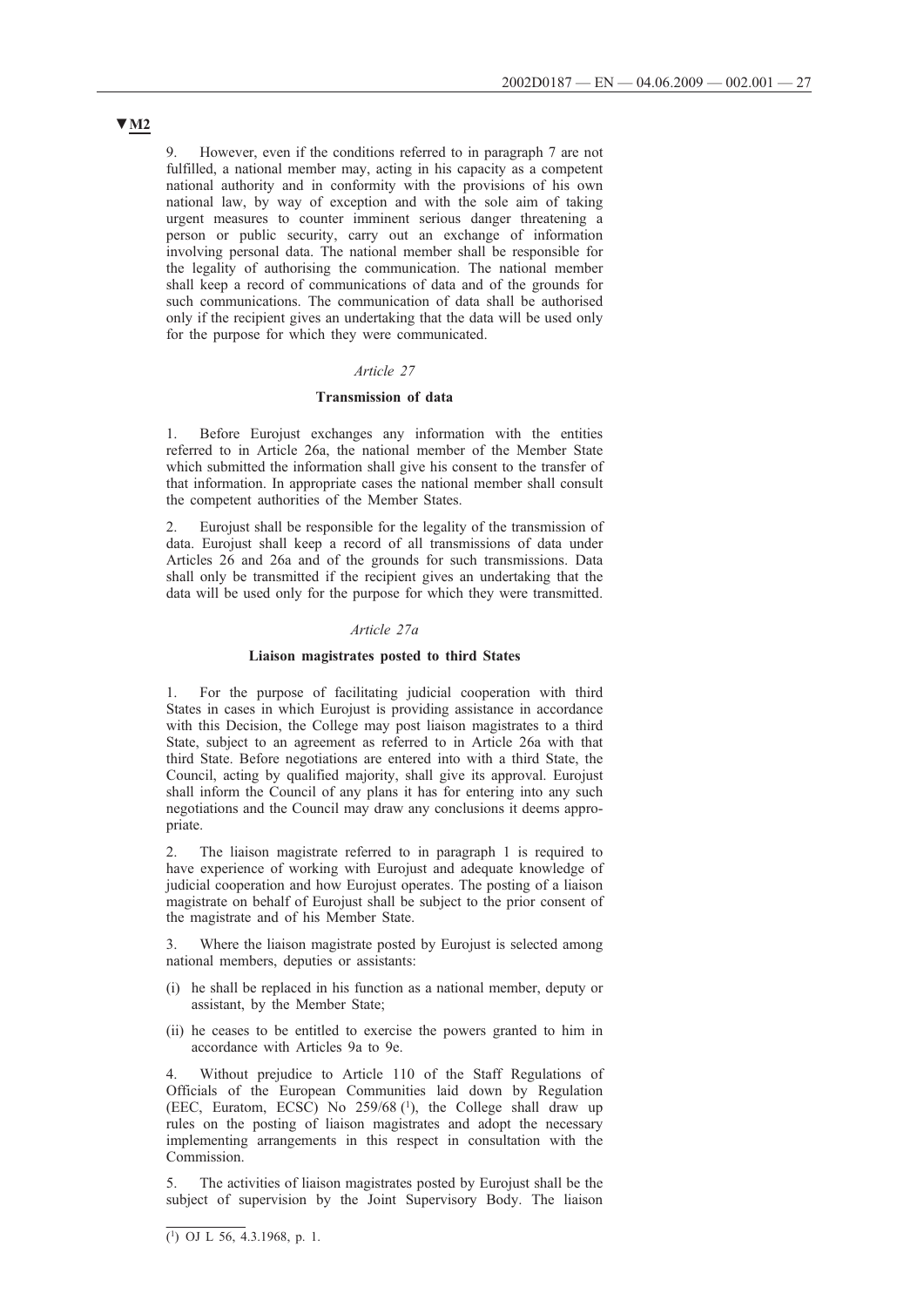magistrates shall report to the College, which shall inform the European Parliament and the Council in the annual report and in an appropriate manner of their activities. The liaison magistrates shall inform national members and national competent authorities of all cases concerning their Member State.

6. Competent authorities of the Member States and liaison magistrates referred to in paragraph 1 may contact each other directly. In such cases, the liaison magistrate shall inform the national member concerned of such contacts.

7. The liaison magistrates referred to in paragraph 1 shall be connected to the Case Management System.

### *Article 27b*

### **Requests for judicial cooperation to and from third States**

1. Eurojust may, with the agreement of the Member States concerned, coordinate the execution of requests for judicial cooperation issued by a third State where these requests are part of the same investigation and require execution in at least two Member States. Requests referred to in this paragraph may also be transmitted to Eurojust by a competent national authority.

2. In case of urgency and in accordance with Article 5a, the OCC may receive and process requests referred to in paragraph 1 of this Article and issued by a third State which has concluded a cooperation agreement with Eurojust.

3. Without prejudice to Article 3(2), where requests for judicial cooperation, which relate to the same investigation and require execution in a third State, are made, Eurojust may also, with the agreement of the Member States concerned, facilitate judicial cooperation with that third State.

4. Requests referred to in paragraphs 1, 2 and 3 may be transmitted through Eurojust if it is in conformity with the instruments applicable to the relationship between that third State and the European Union or the Member States concerned.

### *Article 27c*

### **Liability other than liability for unauthorised or incorrect processing of data**

1. Eurojust's contractual liability shall be governed by the law applicable to the contract in question.

2. In the case of non-contractual liability, Eurojust shall, independently of any liability under Article 24, make good any damage caused through the fault of the College or the staff of Eurojust in the performance of their duties in so far as it may be imputed to them and regardless of the different procedures for claiming damages which exist under the law of the Member States.

3. Paragraph 2 shall also apply to damage caused through the fault of a national member, a deputy or an assistant in the performance of his duties. However, when he is acting on the basis of the powers granted to him pursuant to Articles 9a to 9e, his Member State of origin shall reimburse Eurojust the sums which Eurojust has paid to make good such damage.

4. The injured party shall have the right to demand that Eurojust refrain from taking, or cease, any action.

5. The national courts of the Member States competent to deal with disputes involving Eurojust's liability as referred to in this Article shall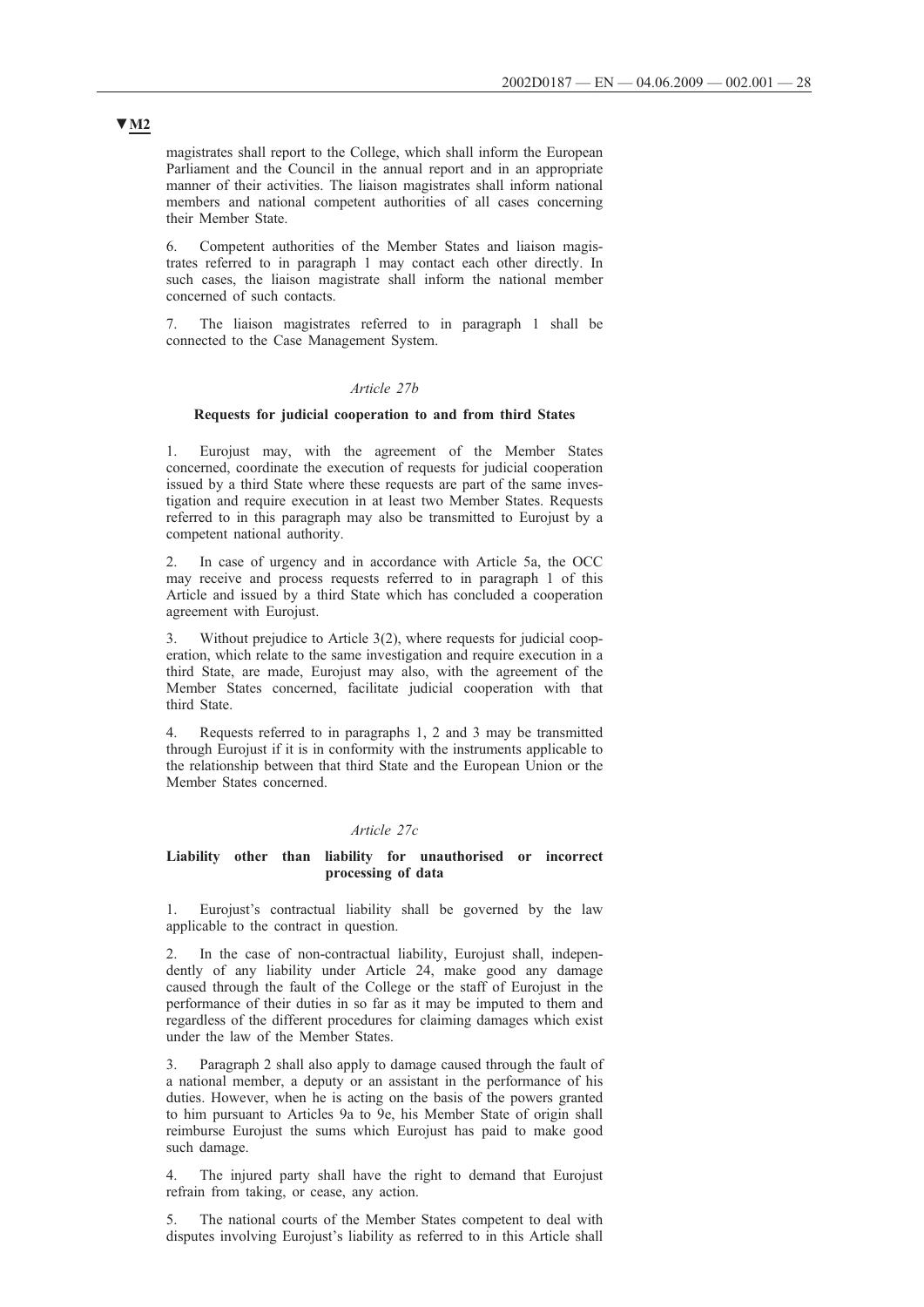**▼M2**

**▼B**

be determined by reference to Council Regulation (EC) No 44/2001 of 22 December 2000 on jurisdiction and the recognition and enforcement of judgments in civil and commercial matters (1).

#### *Article 28*

# **Organisation and operation**

1. The College shall be responsible for the organisation and operation of Eurojust.

2. The College shall elect a President from among the national members and may, if it considers it necessary, elect at most two Vice-Presidents. The result of the election shall be submitted to the Council **►M2** acting by qualified majority, ◄for its approval.

3. The President shall exercise his duties on behalf of the College and under its authority, direct its work and monitor the daily management ensured by the Administrative Director. The rules of procedure shall specify the cases in which his decisions or actions shall require prior authorisation or a report to the College.

The term of office of the President shall be three years. He may be re-elected once. The term of office of any Vice-President(s) shall be governed by the rules of procedure.

5. Eurojust shall be assisted by a secretariat headed by an Administrative Director.

6. Eurojust shall exercise over its staff the powers devolved to the Appointing Authority. The College shall adopt appropriate rules for the implementation of this paragraph in accordance with the rules of procedure.

### *Article 29*

# **Administrative Director**

The Administrative Director of Eurojust shall be appointed **►M2** by two-thirds majority ◄ by the College. The College shall set up a selection board which, following a call for applications, shall establish a list of candidates from among whom the College shall choose the Administrative Director. **►M2** The Commission shall be entitled to participate in the selection process and to sit on the selection board. ◄

2. The term of office of the Administrative Director shall be five years. **►M2** It may be extended once without a need for a call for applications, provided that the College so decides by a three-fourths majority and appoints the Administrative Director with the same majority. ◄

3. The Administrative Director shall be subject to the rules and regulations applicable to officials and other servants of the European Communities.

4. The Administrative Director shall work under the authority of the College and its President, acting in accordance with Article 28(3). He may be removed from office by the College by a two-thirds majority.

5. The Administrative Director shall be responsible, under the supervision of the President, for the day-to-day administration of Eurojust and for staff management. **►M2** To that end, he shall be responsible for establishing and implementing, in cooperation with the College, an effective monitoring and evaluation procedure relating to the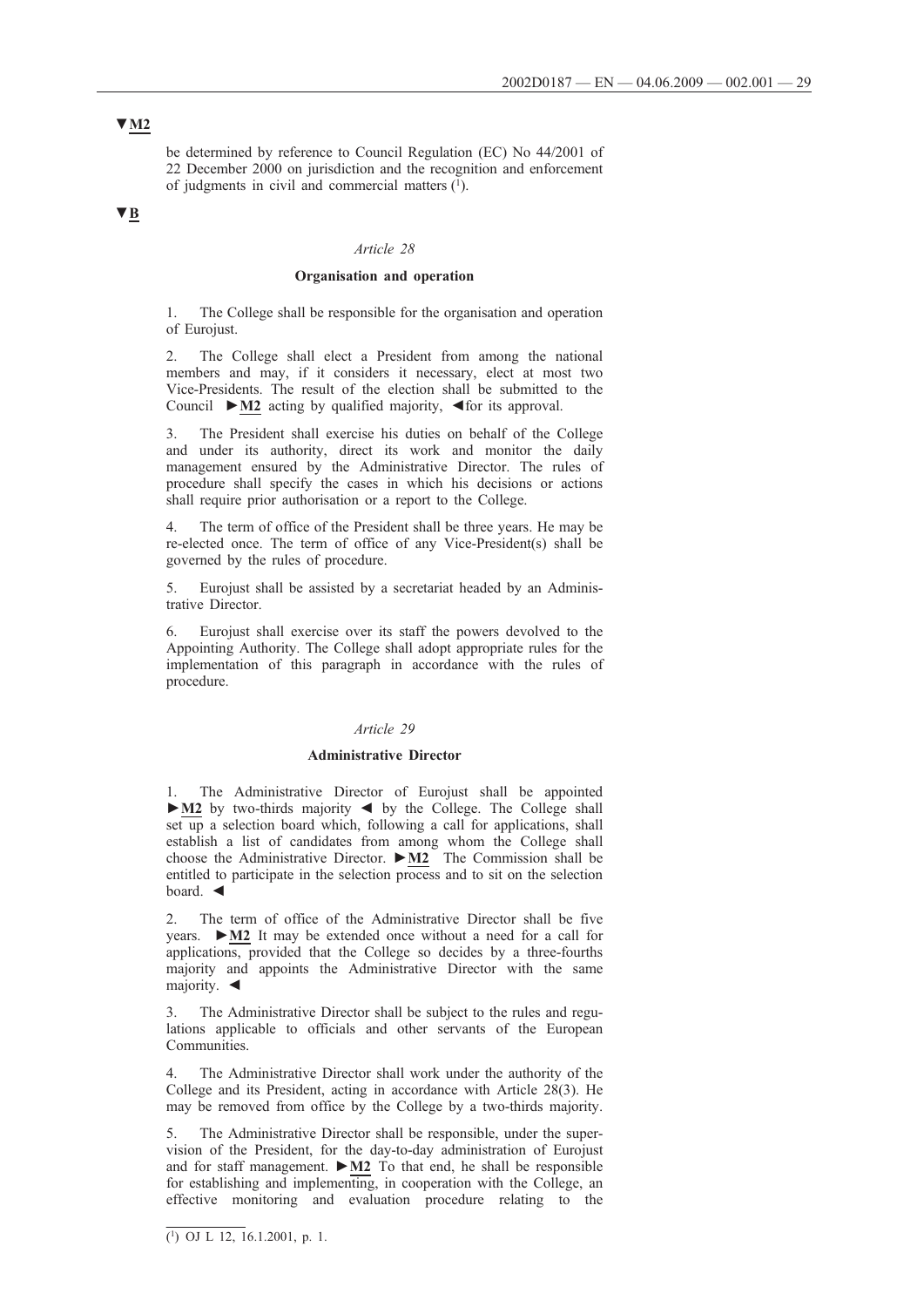performance of Eurojust's administration in terms of achieving its objectives. The Administrative Director shall report regularly to the College on the results of that monitoring. ◄

### *Article 30*

### **Staff**

Eurojust staff shall be subject to the rules and regulations applicable to the officials and other servants of the European Communities, particularly as regards their recruitment and status.

2. Eurojust staff shall consist of staff recruited according to the rules and regulations referred to in paragraph 1, taking into account all the criteria referred to in Article 27 of the Staff Regulations of Officials of the European Communities laid down by Regulation (EEC, Euratom, ECSC) No 259/68 (1), including their geographical distribution. They shall have the status of permanent staff, temporary staff or local staff. At the request of the Administrative Director, and in agreement with the President on behalf of the College, Community officials may be seconded to Eurojust by the Community institutions as temporary staff. Member States may second national experts to Eurojust **►M2** who may also assist the national member ◄. **►M2** The College shall adopt the necessary implementing arrangements for seconded national experts. ◄

Under the authority of the College, the staff shall carry out its tasks bearing in mind the objectives and mandate of Eurojust, without seeking or accepting instructions from any government, authority, organisation or person extraneous to Eurojust **►M2** without prejudice to Article  $25a(1)(c)$  and  $(2) \blacktriangleleft$ .

### *Article 31*

### **Assistance with interpreting and translation**

1. The official linguistic arrangements of the Union shall apply to Eurojust proceedings.

2. The annual report to the Council, referred to in the second subparagraph of Article 32(1), shall be drawn up in the official languages of the Union institutions.

#### *Article 32*

#### **►M2 Informing the European Parliament, the Council and the Commission ◄**

1. The President, on behalf of the College, shall report to the Council in writing every year on the activities and management, including budgetary management, of Eurojust.

To that end, the College shall prepare an annual report on the activities of Eurojust and on any criminal policy problems within the Union highlighted as a result of Eurojust's activities. In that report, Eurojust may also make proposals for the improvement of judicial cooperation in criminal matters.

The President shall also submit any report or any other information on the operation of Eurojust which may be required of him by the Council.

2. Each year the Presidency of the Council shall forward a report to the European Parliament on the work carried out by Eurojust and on the activities of the Joint Supervisory Body.

<sup>(1)</sup> OJ L 56, 4.3.1968. Regulation as last amended by Regulation (EC, ECSC, Euratom) No 2581/2001 (OJ L 345, 29.12.2001, p. 1).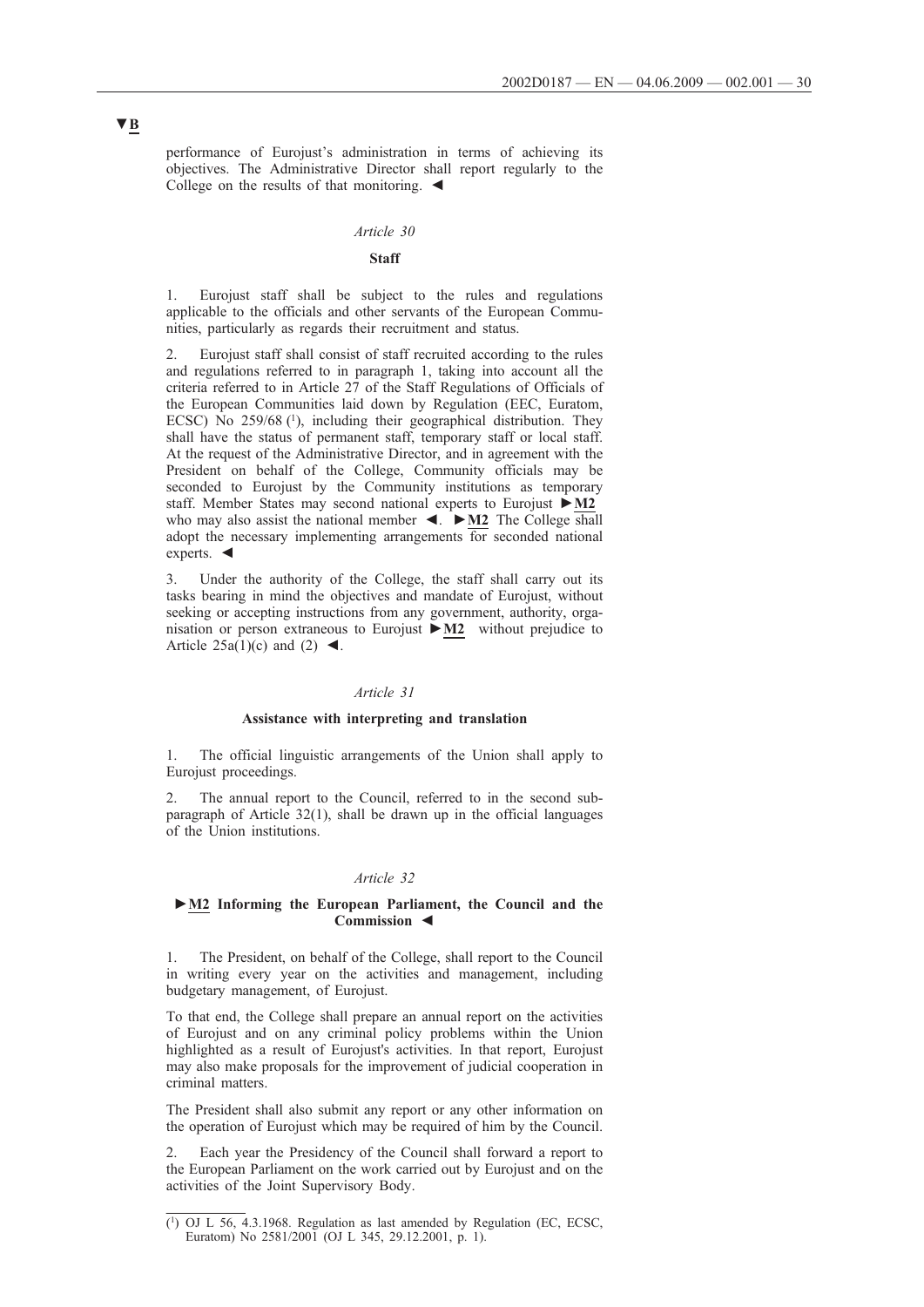3. The Commission or the Council may seek Eurojust's opinion on all draft instruments prepared under Title VI of the Treaty.

#### *Article 33*

### **Finance**

1. The salaries and emoluments of the national members, deputies and assistants referred to in Article 2(2) shall be borne by their Member State of origin.

2. Where national members, deputies and assistants act within the framework of Eurojust's tasks, the relevant expenditure related to these activities shall be regarded as operational expenditure within the meaning of Article 41(3) of the Treaty.

# **▼B**

# *Article 34*

# **Budget**

1. Forecasts shall be made of all Eurojust revenue and expenditure for each financial year, which shall be the same as the calendar year. Revenue and expenditure shall be entered in the budget, which shall include the establishment plan which shall be submitted to the budget authority competent for the general budget of the European Union. The establishment plan shall consist of posts of a permanent or temporary nature and a reference to national experts seconded, and shall state the number, grade and category of the staff employed by Eurojust for the financial year in question.

2. Revenue and expenditure shall be balanced in the Eurojust budget.

3. Without prejudice to other resources, Eurojust revenue may include a subsidy entered in the general budget of the European Union.

4. Eurojust expenditure shall include *inter alia* expenditure relating to interpreters and translators, expenditure on security, administrative and infrastructure expenditure, operational and rental costs, travel expenses of members of Eurojust and its staff and costs arising from contracts with third parties.

# **▼M1**

#### *Article 35*

### **Drawing up of the budget**

Each year the College, on the basis of a draft drawn up by the Administrative Director, shall produce an estimate of revenue and expenditure for Eurojust for the following financial year. This estimate, which shall include a draft establishment plan, shall be forwarded by the College to the Commission by **►M2** 10 February ◄ at the latest. **►M2** The European Judicial Network and networks referred to in Article 25a(2) shall be informed on the parts related to the activities of their secretariats in due time before the forwarding of the estimate to the Commission. ◄

2. On the basis of the estimate, the Commission shall propose in the preliminary draft general budget of the European Union the amount of the annual subsidy as well as the posts of a permanent or temporary nature and submit this proposal to the budgetary authority in accordance with Article 272 of the Treaty.

3. The budgetary authority shall authorise the appropriations for the subsidy to Eurojust and determine the posts of a permanent or temporary nature within the framework of the Staff Regulations of officials and other Servants of the European Communities.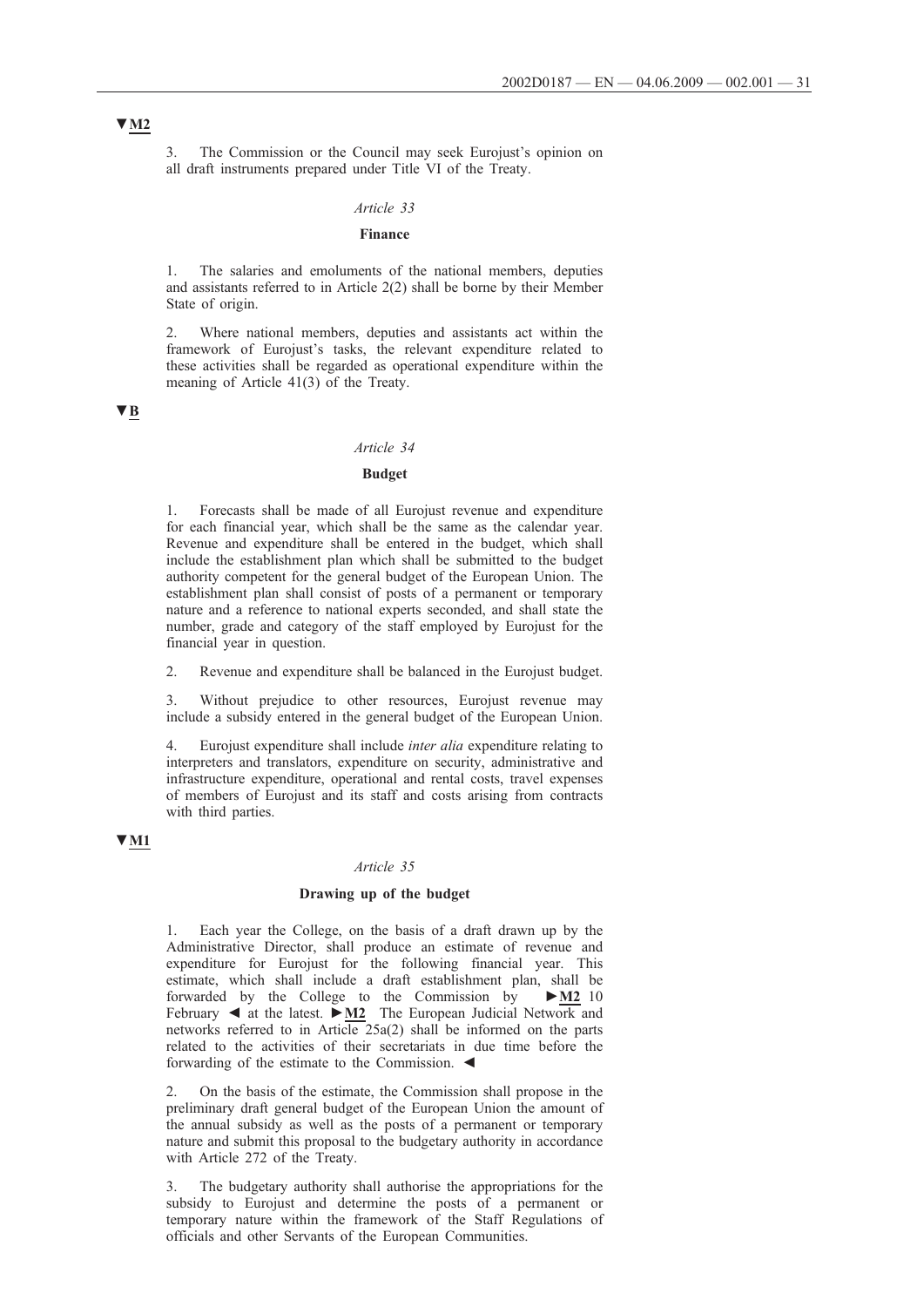4. Before the beginning of the financial year, the College of Eurojust shall adopt the budget, including the establishment plan referred to in Article 34(1), third sentence, on the basis of the annual subsidy and posts authorised by the budgetary authority in accordance with paragraph 3 of this Article, adjusting it to the various contributions granted to Eurojust and the funds from other sources.

### *Article 36*

### **Implementation of the budget and discharge**

1. The Administrative Director shall, as authorising officer, implement the Eurojust budget. He shall report to the College on the implementation of the budget.

2. **►M2** By 1 March at the latest following each financial year, the accounting officer of Eurojust shall communicate the provisional accounts to the Commission's accounting officer and the Court of Auditors together with a report on the budgetary and financial management for that financial year. ◄ The Commission's accounting officer shall consolidate the provisional accounts of the institutions and decentralised bodies in accordance with Article 128 of the general Financial Regulation.

# **▼M2**

3. Eurojust shall send the report on the budgetary and financial management for the financial year to the European Parliament and the Council by 31 March of the following year.

# **▼M1**

4. On receipt of the Court of Auditors' observations on Eurojust's provisional accounts, pursuant to Article 129 of the general Financial Regulation, the Administrative Director shall draw up Eurojust's final accounts under his own responsibility and submit them to the College of Eurojust for an opinion.

5. The College of Eurojust shall deliver an opinion on Eurojust's final accounts.

6. The Administrative Director shall, by 1 July at the latest following each financial year, forward the final accounts to the European Parliament, the Council, the Commission and the Court of Auditors, together with the College of Eurojust's opinion.

7. The final accounts shall be published.

8. The Administrative Director shall send the Court of Auditors a reply to its observations by 30 September at the latest. He shall also send this reply to the College of Eurojust.

9. The Administrative Director, acting under the authority of the College of Eurojust and its President, shall submit to the European Parliament at the latter's request any information required for the smooth application of the discharge procedure for the financial year in question, as laid down in Article 146(3) of the general Financial Regulation.

10. The European Parliament, on a recommendation from the Council acting by a qualified majority, shall, before **►M2** 15 May  $\blacktriangleleft$  of year N + 2, give a discharge to the Administrative Director in respect of the implementation of the budget for year N.

### *Article 37*

### **Financial regulation applicable to the budget**

1. The financial rules applicable to Eurojust's budget shall be adopted unanimously by the College after the Commission has been consulted.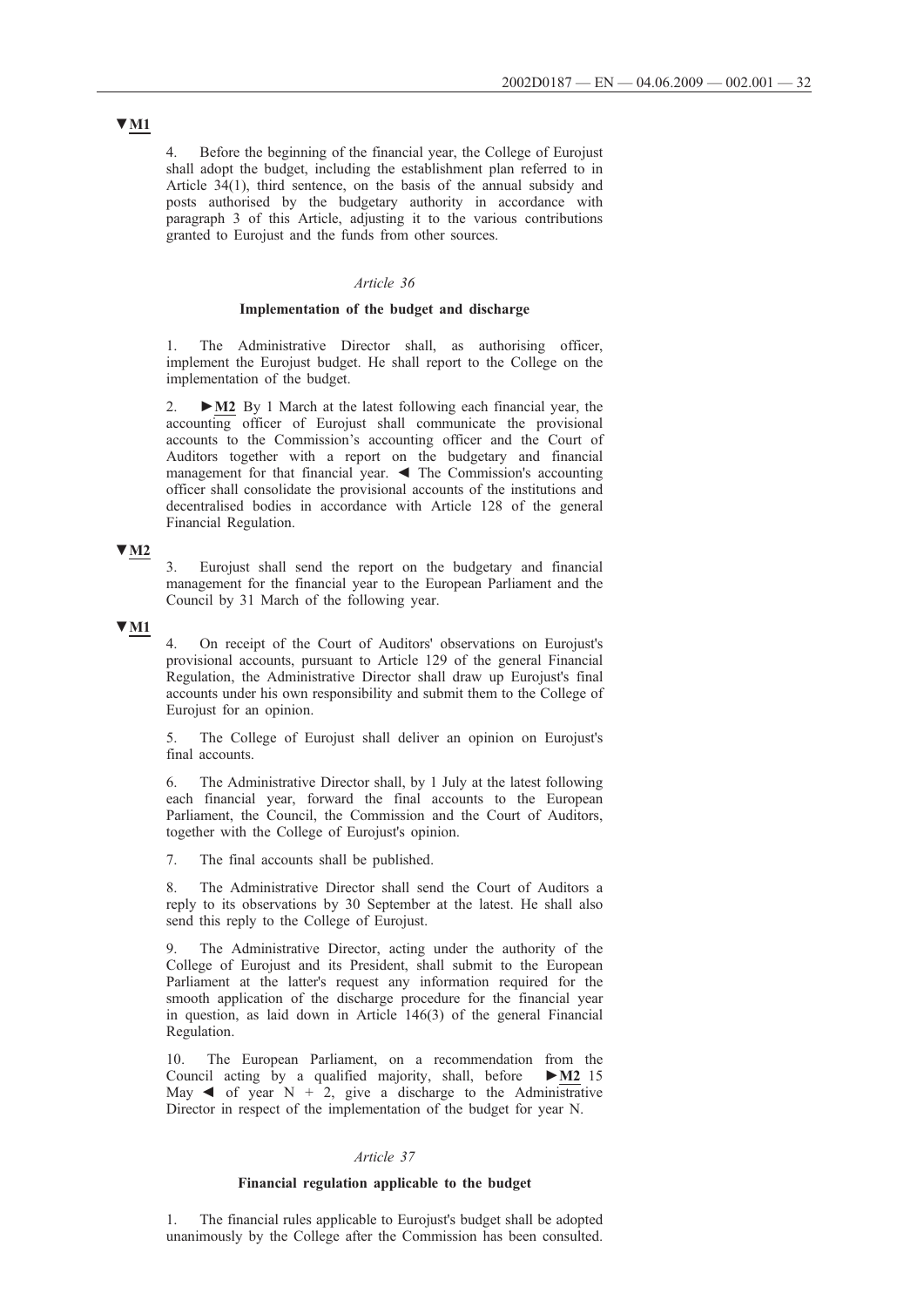# **▼M1**

They may not depart from Commission Regulation (EC, Euratom) No 2343/2002 of 19 November 2002 on the framework Financial Regulation for the bodies referred to in Article 185 of Council Regulation (EC, Euratom) No 1605/2002 on the Financial Regulation applicable to the general budget of the European Communities  $(1)$  unless specifically required for Eurojust's operation and with the Commission's prior consent.

# **▼B**

# *Article 38*

### **Audit**

### **▼M1**

1. The responsibility for putting in place internal control systems and procedures suitable for carrying out his tasks shall lie with the authorising officer.

# **▼B**

2. The College shall appoint an internal auditor who shall be responsible in particular for providing, in accordance with the relevant international standards, an assurance regarding the proper functioning of the systems and procedures for implementing the budget. The internal auditor may not be either the authorising officer or the accountant. The College may ask the Commission's internal auditor to carry out these duties.

3. The auditor shall report his findings and recommendations to Eurojust and submit a copy of the report to the Commission. Eurojust shall, in the light of the auditor's reports, take the necessary measures in response to these recommendations.

4. The rules laid down by Regulation (EC) No 1073/1999 shall apply to Eurojust. The College shall adopt the necessary implementing measures.

### *Article 39*

### **Access to documents**

On the basis of a proposal by the Administrative Director, the College shall adopt rules for access to Eurojust documents, taking account of the principles and limits stated in Regulation (EC) No 1049/2001 of the European Parliament and of the Council of 30 May 2001 regarding public access to European Parliament, Council and Commission documents  $(2)$ .

# **▼M2**

### *Article 39a*

### **EU classified information**

Eurojust shall apply the security principles and minimum standards set out in Council Decision 2001/264/EC of 19 March 2001 adopting the Council's security regulations  $(3)$  in the management of EU classified information.

<sup>(1)</sup> OJ L 357, 31.12.2002, p. 72 with Corrigendum in OJ L 2, 7.1.2003, p. 39.

<sup>(2)</sup> OJ L 145, 31.5.2001, p. 43.

<sup>(3)</sup> OJ L 101, 11.4.2001, p. 1.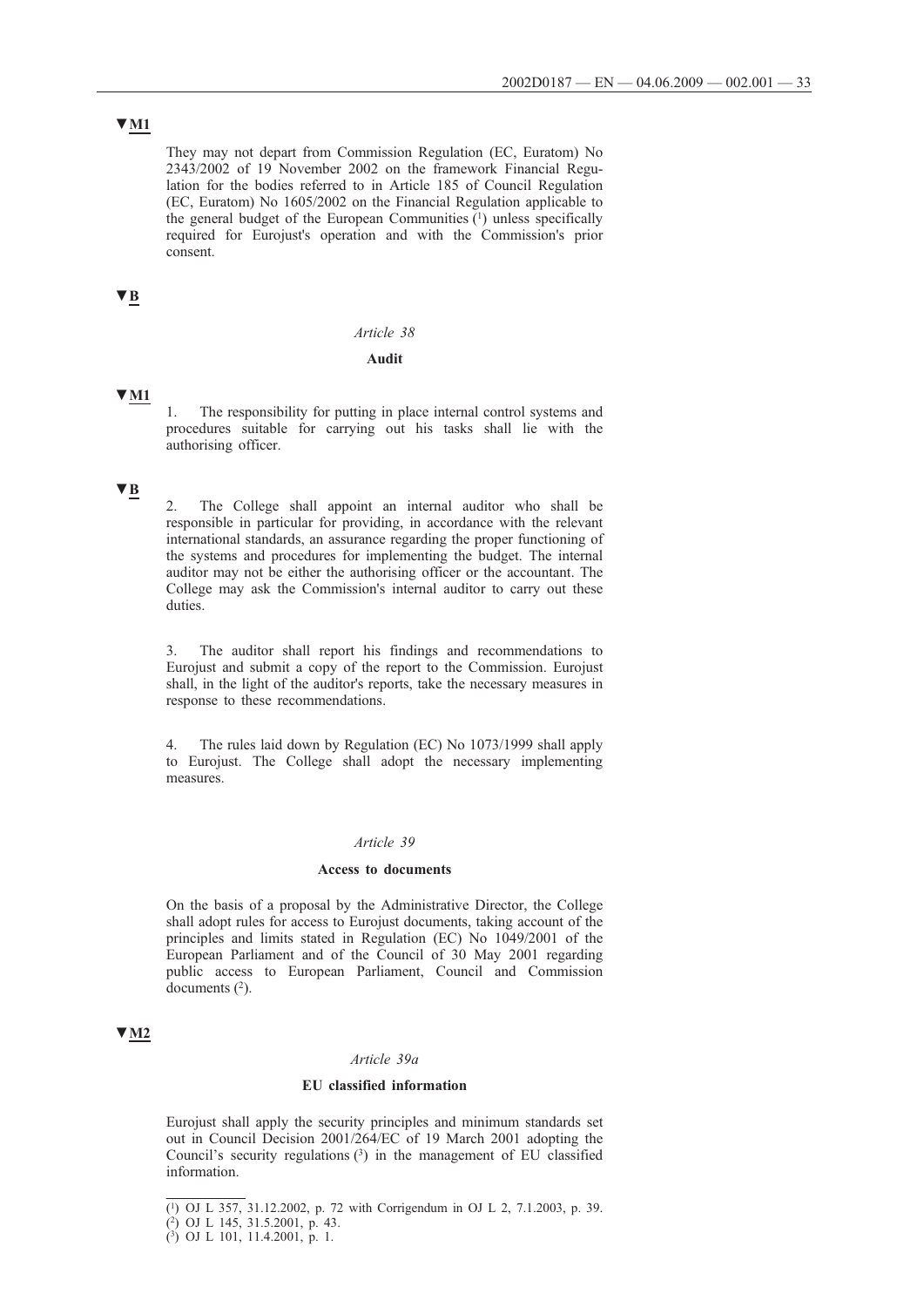# **Territorial application**

This Decision shall apply to Gibraltar, which shall be represented by the national member for the United Kingdom.

# **▼M2**

# *Article 41*

# **Reporting**

1. Member States shall notify Eurojust and the General Secretariat of the Council of the designation of national members, deputies, assistants as well as persons referred to in Article 12(1) and (2) and of any change to this designation. The General Secretariat of the Council shall keep an updated list of these persons and shall make their names and contact details available to all Member States and to the Commission.

2. The definitive appointment of a national member can not take effect before the day on which the General Secretariat of the Council receives the official notifications referred to in paragraph 1 and Article 9a(3).

#### *Article 41a*

### **Evaluation**

1. Before 4 June 2014 and every five years thereafter, the College shall commission an independent external evaluation of the implementation of this Decision as well as of the activities carried out by Eurojust.

2. Each evaluation shall assess the impact of this Decision, Eurojust's performance in terms of achieving the objectives referred to in this Decision as well as the effectiveness and efficiency of Eurojust. The College shall issue specific terms of reference in consultation with the Commission.

3. The evaluation report shall include the evaluation findings and recommendations. This report shall be forwarded to the European Parliament, the Council and the Commission and shall be made public.

### **▼B**

#### *Article 42*

### **Transposition**

If necessary the Member States shall bring their national law into conformity with this Decision at the earliest opportunity and in any case no later than 6 September 2003.

# *Article 43*

#### **Entry into force**

This Decision shall enter into force on the day of its publication in the *Official Journal of the European Communities* without prejudice to Article 41. On that date the Provisional Judicial Cooperation Unit shall cease to exist.